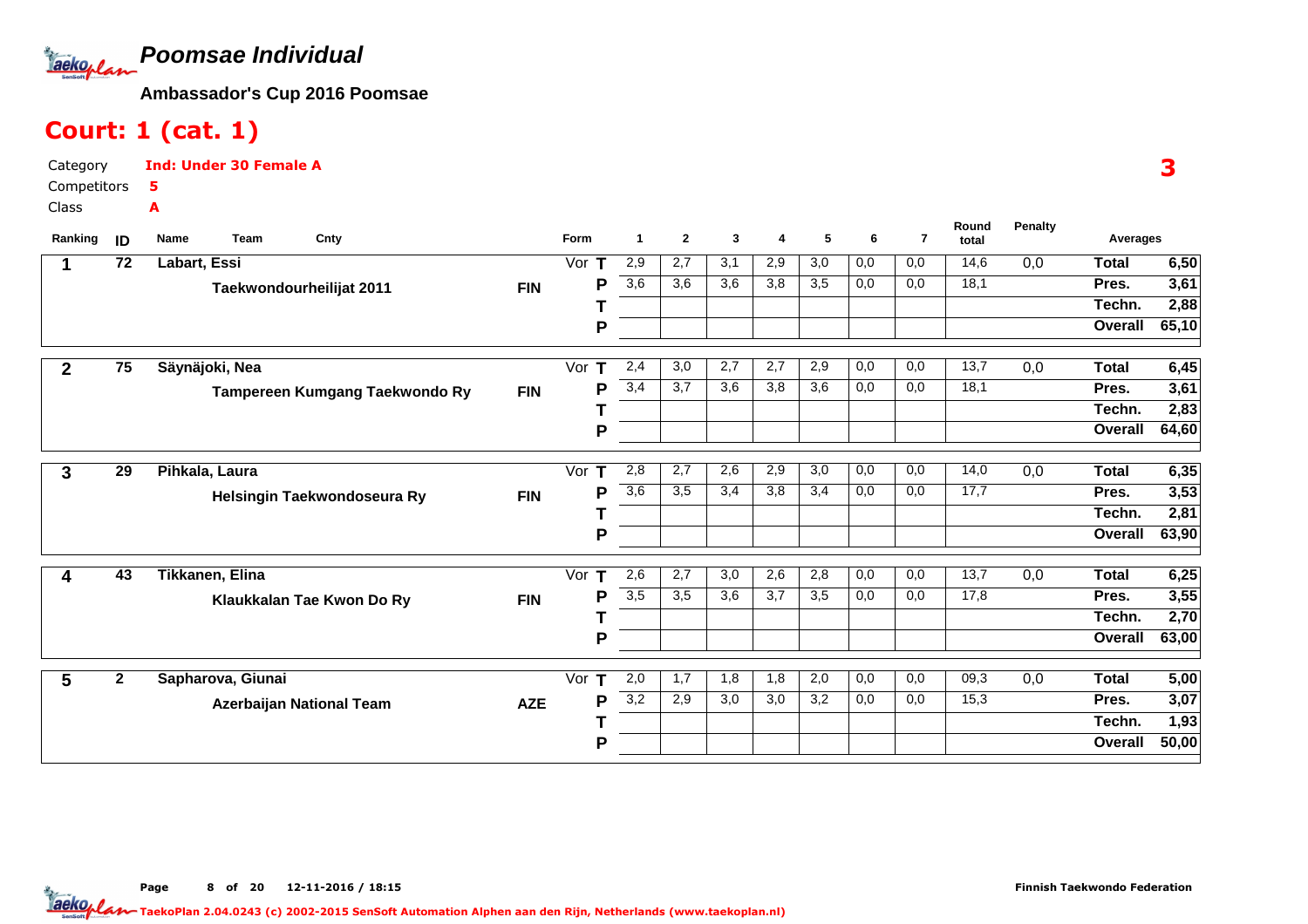

## Court: 1 (cat. 2)

| Category             | <b>Ind: Under 30 Male A</b> |
|----------------------|-----------------------------|
| Competitors <b>3</b> |                             |
| Class                |                             |

| Ranking | ID | Team<br>Cnty<br>Name      | Form            | 1                | $\mathbf{2}$ | 3   | 4   | 5   | 6   |     | Round<br>total | Penalty | Averages     |       |
|---------|----|---------------------------|-----------------|------------------|--------------|-----|-----|-----|-----|-----|----------------|---------|--------------|-------|
|         | 15 | Salmi, Frans              | Vor<br>т        | 3,1              | 3,3          | 3,2 | 3,4 | 3,0 | 0,0 | 0,0 | 16,0           | 0,0     | <b>Total</b> | 7,25  |
|         |    | <b>Budokwai Taekwondo</b> | Р<br><b>FIN</b> | 4,1              | 4,1          | 4,0 | 3,9 | 4,2 | 0,0 | 0,0 | 20,3           |         | Pres.        | 4,09  |
|         |    |                           |                 |                  |              |     |     |     |     |     |                |         | Techn.       | 3,17  |
|         |    |                           | P               |                  |              |     |     |     |     |     |                |         | Overall      | 72,80 |
|         |    |                           |                 |                  |              |     |     |     |     |     |                |         |              |       |
|         | 68 | Kamphuis, Christian       | Vor<br>т        | 2,7              | 2,8          | 2,8 | 3,2 | 3,0 | 0,0 | 0,0 | 14,5           | 0,0     | <b>Total</b> | 6,72  |
|         |    | Taekwondourheilijat 2011  | Р<br><b>FIN</b> | 3,9              | 3,7          | 3,9 | 3,8 | 3,9 | 0,0 | 0,0 | 19,2           |         | Pres.        | 3,83  |
|         |    |                           |                 |                  |              |     |     |     |     |     |                |         | Techn.       | 2,88  |
|         |    |                           | P               |                  |              |     |     |     |     |     |                |         | Overall      | 67,70 |
|         |    |                           |                 |                  |              |     |     |     |     |     |                |         |              |       |
| 3       |    | Safarov, Aidin            | Vor<br>т        | 1,5              | 2,0          | 2,4 | 2,4 | 2,2 | 0,0 | 0,0 | 10,5           | 0,0     | <b>Total</b> | 5,65  |
|         |    | Azerbaijan National Team  | P<br><b>AZE</b> | $\overline{3,2}$ | 3,1          | 3,5 | 3,5 | 3,4 | 0,0 | 0,0 | 16,7           |         | Pres.        | 3,37  |
|         |    |                           |                 |                  |              |     |     |     |     |     |                |         | Techn.       | 2,29  |
|         |    |                           | P               |                  |              |     |     |     |     |     |                |         | Overall      | 55,70 |

3

Page 9 of 20 12-11-2016 / 18:15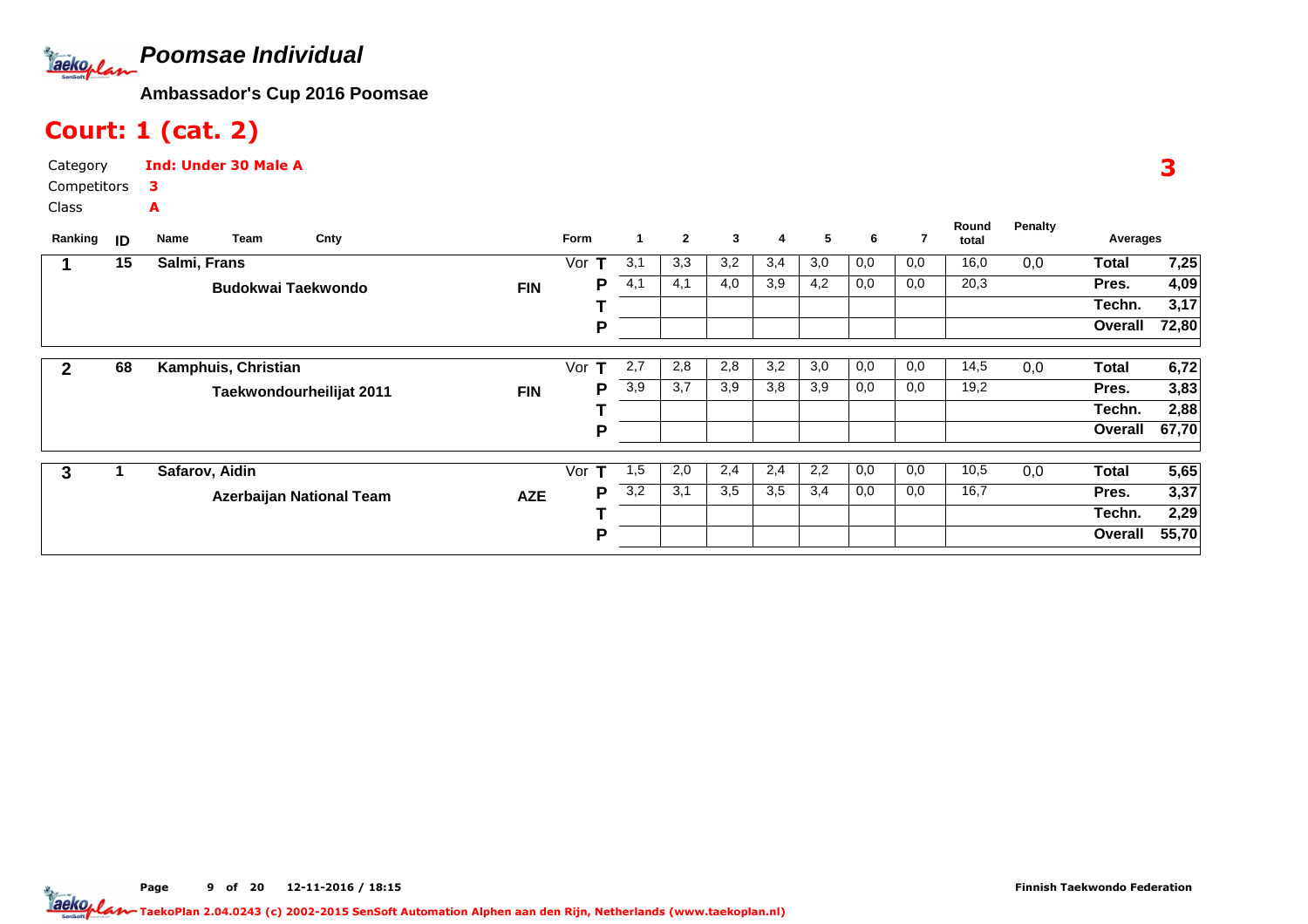

## Court: 1 (cat. 3)

| Category          |    |              | <b>Ind: Under 40 Male A</b> |                          |            |             |     |     |     |     |     |     |     |                |         |          | o     |
|-------------------|----|--------------|-----------------------------|--------------------------|------------|-------------|-----|-----|-----|-----|-----|-----|-----|----------------|---------|----------|-------|
| Competitors       |    |              |                             |                          |            |             |     |     |     |     |     |     |     |                |         |          |       |
| Class             |    | A            |                             |                          |            |             |     |     |     |     |     |     |     |                |         |          |       |
| Ranking <b>ID</b> |    | Name         | Team                        | Cnty                     |            | <b>Form</b> |     |     |     | 4   | 5   | 6   |     | Round<br>total | Penalty | Averages |       |
|                   | 77 | Aukio, Jeppe |                             |                          |            | Vor         | 2,7 | 2,9 | 2,8 | 3,2 | 2,7 | 0,0 | 0,0 | 14,3           | 0,0     | Total    | 6,56  |
|                   |    |              |                             | Vihdin Taekwondoseura Ry | <b>FIN</b> | P           | 3,6 | 3,7 | 3,9 | 3,8 | 3,8 | 0,0 | 0,0 | 18,8           |         | Pres.    | 3,75  |
|                   |    |              |                             |                          |            |             |     |     |     |     |     |     |     |                |         | Techn.   | 2,81  |
|                   |    |              |                             |                          |            | D           |     |     |     |     |     |     |     |                |         | Overall  | 66,00 |

Page 10 of 20 12-11-2016 / 18:15 <sup>10</sup>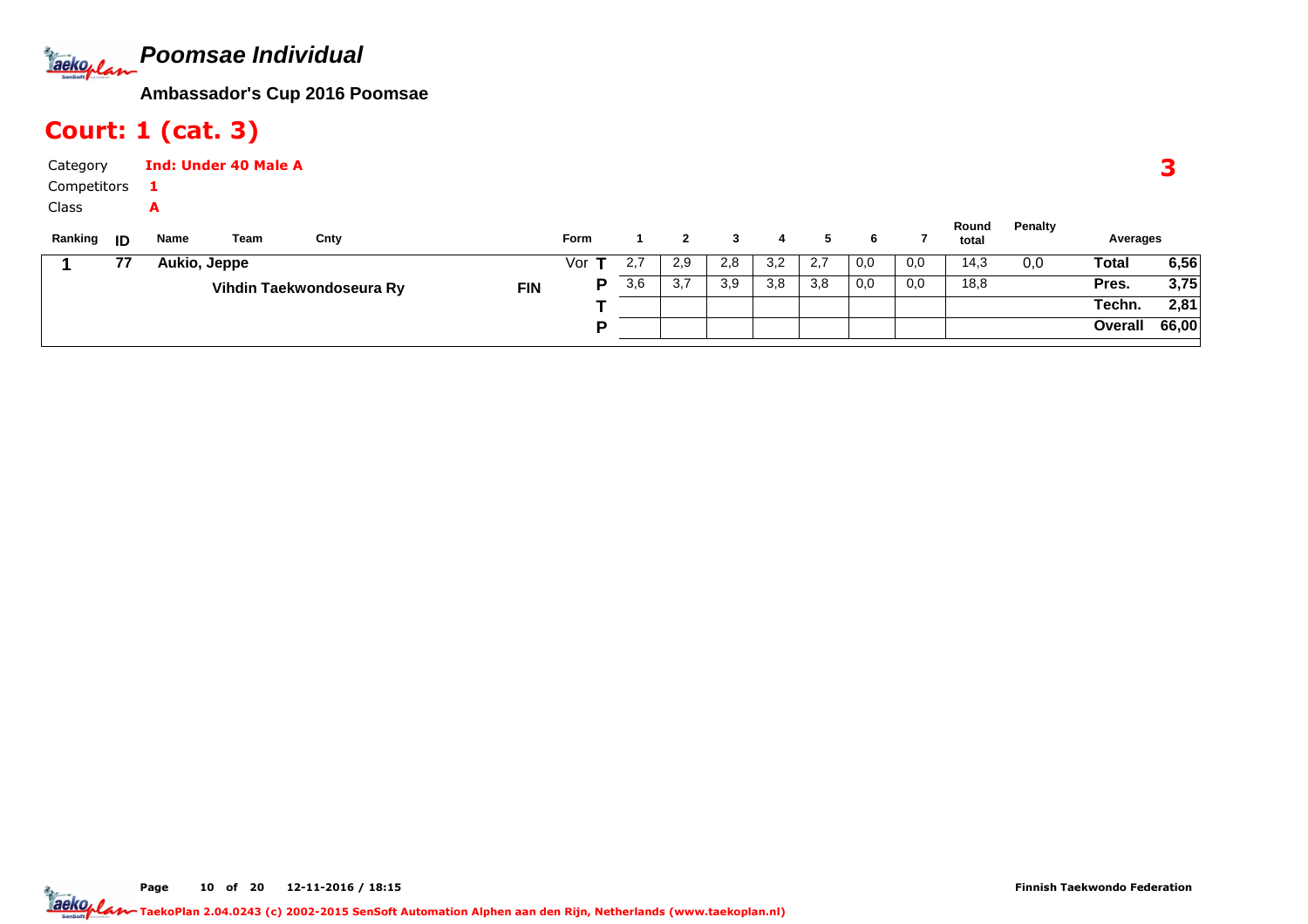

## Court: 1 (cat. 4)

| Category      | <b>Ind: Cadets Female A</b> |
|---------------|-----------------------------|
| Competitors 2 |                             |
| Class         | А                           |

| Ranking | ID | Name | Team              | Cnty                         |            | Form     |     | 2   | 3   | 4   | 5   | 6   |     | Round<br>total | Penalty | Averages     |       |
|---------|----|------|-------------------|------------------------------|------------|----------|-----|-----|-----|-----|-----|-----|-----|----------------|---------|--------------|-------|
|         | 56 |      | Suomalainen, Naam |                              |            | Vor      | 2,8 | 2,6 | 3,1 | 2,6 | 3,0 | 0,0 | 0,0 | 14,1           | 0,0     | Total        | 6,38  |
|         |    |      | Mudo Ry           |                              | <b>FIN</b> | P        | 3,6 | 3,7 | 3,7 | 3,6 | 3,5 | 0,0 | 0,0 | 18,1           |         | Pres.        | 3,61  |
|         |    |      |                   |                              |            |          |     |     |     |     |     |     |     |                |         | Techn.       | 2,77  |
|         |    |      |                   |                              |            | P        |     |     |     |     |     |     |     |                |         | Overall      | 64,00 |
| 2       | 36 |      | Sepponen, Noora   |                              |            | Vor<br>т | 2,5 | 2,3 | 2,4 | 2,6 | 2,7 | 0,0 | 0,0 | 12,5           | 0,0     | <b>Total</b> | 5,61  |
|         |    |      |                   | Herttoniemen Taekwondo Hwang | <b>FIN</b> | P        | 3,3 | 3,4 | 3,4 | 3,2 | 3,2 | 0,0 | 0,0 | 16,5           |         | Pres.        | 3,27  |
|         |    |      |                   |                              |            |          |     |     |     |     |     |     |     |                |         | Techn.       | 2,35  |
|         |    |      |                   |                              |            | P        |     |     |     |     |     |     |     |                |         | Overall      | 56,10 |
|         |    |      |                   |                              |            |          |     |     |     |     |     |     |     |                |         |              |       |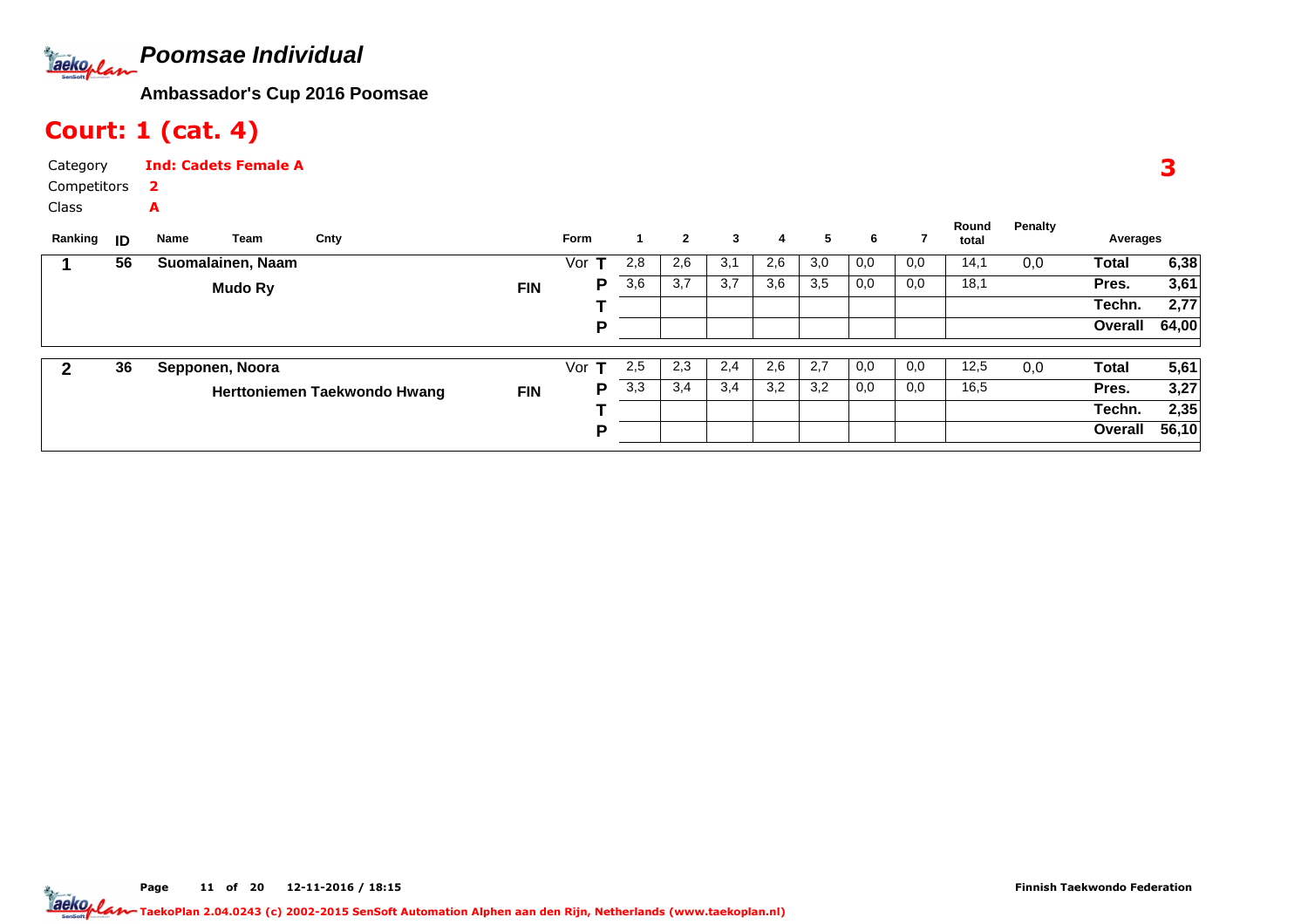**Poomsae Individual**Taekoplan

Ind: Cadets Male A

**Ambassador's Cup 2016 Poomsae**

## Court: 1 (cat. 6)

6A

CategoryCompetitors

Class

| Ranking      | ID              | Cnty<br>Name<br>Team         |            | Round<br>5<br>$\overline{7}$<br>Form<br>$\mathbf{1}$<br>$\mathbf{2}$<br>3<br>6<br>4<br>total | <b>Penalty</b>   | Averages |     |                  |                  |                  |     |      |     |              |       |
|--------------|-----------------|------------------------------|------------|----------------------------------------------------------------------------------------------|------------------|----------|-----|------------------|------------------|------------------|-----|------|-----|--------------|-------|
| 1            | 58              | Järvenpää, Joonas            |            | Vor $T$                                                                                      | 2,4              | 2,6      | 2,8 | 2,8              | 2,8              | 0,0              | 0,0 | 13,4 | 0,0 | <b>Total</b> | 6,10  |
|              |                 | Porin Taekwondoseura Ry      | <b>FIN</b> | P                                                                                            | 3,5              | 3.6      | 3,5 | 3,3              | 3,5              | 0,0              | 0,0 | 17,4 |     | Pres.        | 3,48  |
|              |                 |                              |            |                                                                                              |                  |          |     |                  |                  |                  |     |      |     | Techn.       | 2,61  |
| $\mathbf{A}$ |                 |                              |            | P                                                                                            |                  |          |     |                  |                  |                  |     |      |     | Overall      | 60,60 |
| 4            | 24              | Punaganti, Pranav            |            | Vor<br>$\mathsf T$                                                                           | 2,2              | 2,0      | 2,5 | 2,3              | 2,5              | $\overline{0,0}$ | 0,0 | 11,5 | 0,0 | <b>Total</b> | 5,60  |
|              |                 | <b>Espoo Hwarang Team Ry</b> | <b>FIN</b> | P                                                                                            | 3,3              | 3,3      | 3,4 | $\overline{3,0}$ | 3,3              | 0,0              | 0,0 | 16,3 |     | Pres.        | 3,29  |
|              |                 |                              |            |                                                                                              |                  |          |     |                  |                  |                  |     |      |     | Techn.       | 2,31  |
| $\mathbf{A}$ |                 |                              |            | P                                                                                            |                  |          |     |                  |                  |                  |     |      |     | Overall      | 55,60 |
| 5            | 52              | Teuronen, Jasu               |            | Vor<br>$\mathbf T$                                                                           | 2,1              | 2,2      | 2,5 | 2,4              | 2,3              | 0,0              | 0,0 | 11,5 | 0,0 | <b>Total</b> | 5,50  |
|              |                 | Lohjan Taekwondoseura Ry     | <b>FIN</b> | P                                                                                            | $\overline{3,2}$ | 3,4      | 3,5 | 3,3              | 3,3              | 0,0              | 0,0 | 16,7 |     | Pres.        | 3,27  |
|              |                 |                              |            |                                                                                              |                  |          |     |                  |                  |                  |     |      |     | Techn.       | 2,23  |
| $\mathbf{A}$ |                 |                              |            | P                                                                                            |                  |          |     |                  |                  |                  |     |      |     | Overall      | 54,90 |
| 3            | 69              | Kopisto, Methasit            |            | Vor<br>т                                                                                     | 2,3              | 2,3      | 2,6 | 2,1              | 1,8              | 0,0              | 0,0 | 11,1 | 0,0 | <b>Total</b> | 5,83  |
|              |                 | Taekwondourheilijat 2011     | <b>FIN</b> | P                                                                                            | 3,3              | 3,9      | 3,5 | 3,4              | 3,4              | $\overline{0,0}$ | 0,0 | 17,5 |     | Pres.        | 3,46  |
|              |                 |                              |            |                                                                                              |                  |          |     |                  |                  |                  |     |      |     | Techn.       | 2,36  |
| $\mathbf{A}$ |                 |                              |            | P                                                                                            |                  |          |     |                  |                  |                  |     |      |     | Overall      | 58,40 |
| 6            | 60              | Pulakka, Jasper              |            | Vor<br>$\mathsf T$                                                                           | 2,3              | 2,0      | 2,5 | 2,3              | 2,3              | 0,0              | 0,0 | 11,4 | 0,0 | <b>Total</b> | 5,48  |
|              |                 | Porin Taekwondoseura Ry      | <b>FIN</b> | P                                                                                            | 3,4              | 3,5      | 3,4 | $\overline{3,5}$ | 3,4              | $\overline{0,0}$ | 0,0 | 17,2 |     | Pres.        | 3,38  |
|              |                 |                              |            |                                                                                              |                  |          |     |                  |                  |                  |     |      |     | Techn.       | 2,10  |
| $\mathbf{A}$ |                 |                              |            | P                                                                                            |                  |          |     |                  |                  |                  |     |      |     | Overall      | 54,80 |
| $\mathbf{2}$ | $\overline{57}$ | Halonen, Daniel              |            | Vor<br>Т                                                                                     | 2,6              | 2,2      | 2,5 | 2,6              | 2,5              | 0,0              | 0,0 | 12,4 | 0,0 | <b>Total</b> | 5,96  |
|              |                 | Porin Taekwondoseura Ry      | <b>FIN</b> | P                                                                                            | 3,5              | 3,4      | 3,6 | 3,2              | $\overline{3,5}$ | 0,0              | 0,0 | 17,2 |     | Pres.        | 3,50  |
|              |                 |                              |            |                                                                                              |                  |          |     |                  |                  |                  |     |      |     | Techn.       | 2,46  |
| $\mathbf{A}$ |                 |                              |            | P                                                                                            |                  |          |     |                  |                  |                  |     |      |     | Overall      | 58,90 |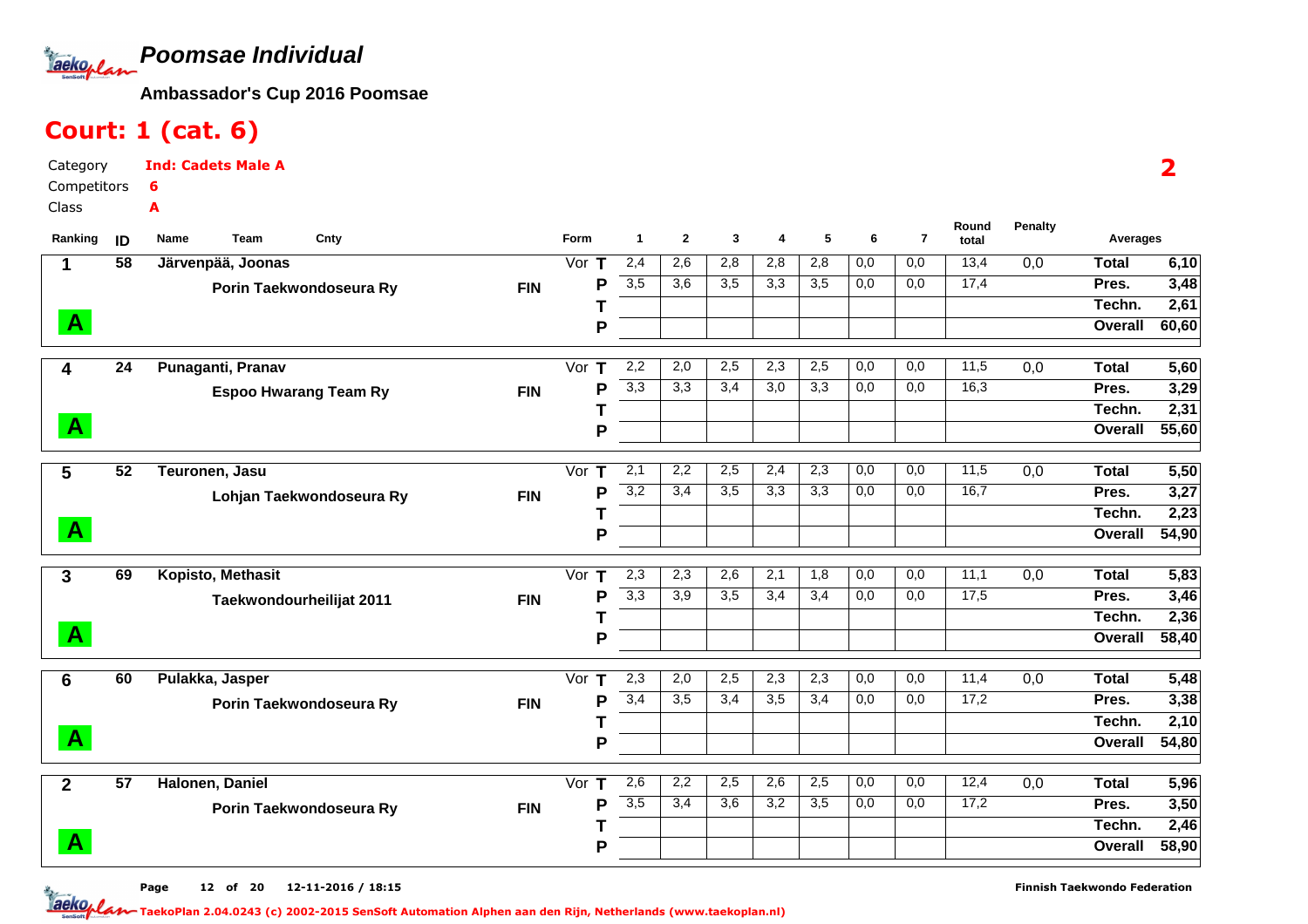**Poomsae Individual**Taekoplan

Ind: Cadets Male A

**Ambassador's Cup 2016 Poomsae**

#### Court: 1 (cat. 6)

 Competitors6A

Class

Category

| Ranking        | ID              | Cnty<br>Name<br><b>Team</b>  |            | Form     | 1   | $\mathbf{2}$ | 3   | 4   | 5   | 6   | $\overline{7}$ | Round<br>total    | <b>Penalty</b>   | Averages     |       |
|----------------|-----------------|------------------------------|------------|----------|-----|--------------|-----|-----|-----|-----|----------------|-------------------|------------------|--------------|-------|
|                | 57              | Halonen, Daniel              |            | Vor<br>т | 2,4 | 2,1          | 2,4 | 2,7 | 2,6 | 0,0 | 0,0            | 12,2              | 0,0              | <b>Total</b> | 6,16  |
|                |                 | Porin Taekwondoseura Ry      | <b>FIN</b> | P        | 3,8 | 3,6          | 3,6 | 3,5 | 3,7 | 0,0 | 0,0            | 18,2              |                  | Pres.        | 3,63  |
|                |                 |                              |            |          |     |              |     |     |     |     |                |                   |                  | Techn.       | 2,53  |
|                |                 |                              |            | P        |     |              |     |     |     |     |                |                   |                  | Overall      | 61,60 |
| $\overline{2}$ | $\overline{58}$ | Järvenpää, Joonas            |            | Vor<br>т | 2,5 | 2,3          | 2,8 | 2,3 | 2,6 | 0,0 | 0,0            | 12,5              | $\overline{0,0}$ | <b>Total</b> | 6,09  |
|                |                 | Porin Taekwondoseura Ry      | <b>FIN</b> | Ρ        | 3,9 | 3,4          | 3,5 | 3,3 | 3,7 | 0,0 | 0,0            | $\overline{17,8}$ |                  | Pres.        | 3,55  |
|                |                 |                              |            |          |     |              |     |     |     |     |                |                   |                  | Techn.       | 2,53  |
|                |                 |                              |            | P        |     |              |     |     |     |     |                |                   |                  | Overall      | 61,40 |
| 3              | 69              | Kopisto, Methasit            |            | Vor $T$  | 2,4 | 2,0          | 2,2 | 2,4 | 2,2 | 0,0 | 0,0            | 11,2              | 0,0              | <b>Total</b> | 5,79  |
|                |                 | Taekwondourheilijat 2011     | <b>FIN</b> | Ρ        | 3,7 | 3,1          | 3,5 | 3,4 | 3,4 | 0,0 | 0,0            | 17,1              |                  | Pres.        | 3,41  |
|                |                 |                              |            |          |     |              |     |     |     |     |                |                   |                  | Techn.       | 2,37  |
|                |                 |                              |            | P        |     |              |     |     |     |     |                |                   |                  | Overall      | 57,70 |
|                | 24              | Punaganti, Pranav            |            | Vor      | 1,1 | 2,0          | 1,5 | 2,0 | 2,3 | 0,0 | 0,0            | 08,9              | $\overline{0,0}$ | <b>Total</b> | 5,42  |
|                |                 | <b>Espoo Hwarang Team Ry</b> | <b>FIN</b> | Ρ        | 3,3 | 3,3          | 3,2 | 3,4 | 3,5 | 0,0 | 0,0            | 16,7              |                  | Pres.        | 3,35  |
|                |                 |                              |            |          |     |              |     |     |     |     |                |                   |                  | Techn.       | 2,06  |
|                |                 |                              |            | P        |     |              |     |     |     |     |                |                   |                  | Overall      | 53,90 |
| 5              | 52              | Teuronen, Jasu               |            | Vor $T$  | 1,9 | 2,0          | 2,1 | 2,1 | 2,0 | 0,0 | 0,0            | 10,1              | 0,0              | <b>Total</b> | 5,38  |
|                |                 | Lohjan Taekwondoseura Ry     | <b>FIN</b> | Ρ        | 3,3 | 3,1          | 3,1 | 3,4 | 3,1 | 0,0 | 0,0            | 16,0              |                  | Pres.        | 3,17  |
|                |                 |                              |            |          |     |              |     |     |     |     |                |                   |                  | Techn.       | 2,21  |
|                |                 |                              |            | P        |     |              |     |     |     |     |                |                   |                  | Overall      | 54,00 |

3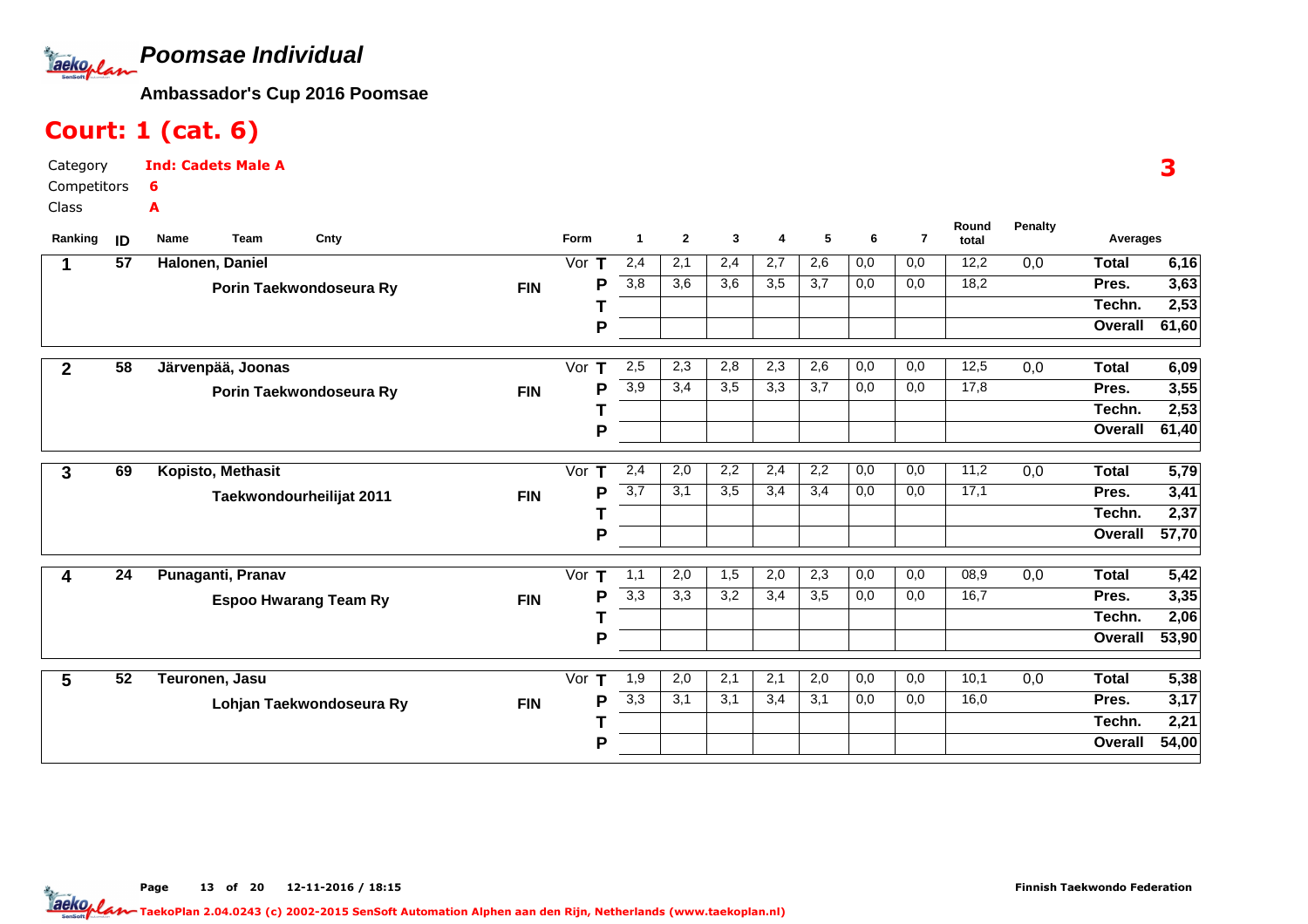

## Court: 1 (cat. 7)

| Category             | <b>Ind: Over 40 Male A</b> |
|----------------------|----------------------------|
| Competitors <b>3</b> |                            |
| Class                |                            |

| Ranking | ID | Name        | Team             | Cnty                         |            | Form     | 1                | $\mathbf{2}$ | 3   | 4   | 5   | 6   |     | Round<br>total | <b>Penalty</b> | Averages |       |
|---------|----|-------------|------------------|------------------------------|------------|----------|------------------|--------------|-----|-----|-----|-----|-----|----------------|----------------|----------|-------|
|         | 31 | Rejman, Kim |                  |                              |            | Vor      | 2,6              | 3,0          | 3,0 | 2,6 | 2,7 | 0,0 | 0,0 | 13,9           | 0,0            | Total    | 6,55  |
|         |    |             |                  | Helsingin Taekwondoseura Ry  | <b>FIN</b> | P        | 3,9              | 3,5          | 3,6 | 3,7 | 3,9 | 0,0 | 0,0 | 18,6           |                | Pres.    | 3,73  |
|         |    |             |                  |                              |            |          |                  |              |     |     |     |     |     |                |                | Techn.   | 2,82  |
|         |    |             |                  |                              |            | P        |                  |              |     |     |     |     |     |                |                | Overall  | 65,70 |
|         | 34 |             | Hwang, Inkwon    |                              |            | Vor<br>т | 2,6              | 2,5          | 2,4 | 2,6 | 2,5 | 0,0 | 0,0 | 12,6           | 0,0            | Total    | 6,26  |
|         |    |             |                  | Herttoniemen Taekwondo Hwang | <b>FIN</b> | P        | 3,8              | 3,6          | 3,4 | 3,7 | 3,8 | 0,0 | 0,0 | 18,3           |                | Pres.    | 3,69  |
|         |    |             |                  |                              |            |          |                  |              |     |     |     |     |     |                |                | Techn.   | 2,58  |
|         |    |             |                  |                              |            | P        |                  |              |     |     |     |     |     |                |                | Overall  | 62,00 |
| 3       | 18 |             | Huuskonen, Matti |                              |            | Vor<br>т | 2,4              | 2,2          | 2,5 | 2,4 | 2,0 | 0,0 | 0,0 | 11,5           | 0,0            | Total    | 6,01  |
|         |    |             |                  | <b>Espoo Hwarang Team Ry</b> | <b>FIN</b> | P        | $\overline{3,9}$ | 3,5          | 3,5 | 3,6 | 3,6 | 0,0 | 0,0 | 18,1           |                | Pres.    | 3,59  |
|         |    |             |                  |                              |            |          |                  |              |     |     |     |     |     |                |                | Techn.   | 2,43  |
|         |    |             |                  |                              |            | Р        |                  |              |     |     |     |     |     |                |                | Overall  | 60,30 |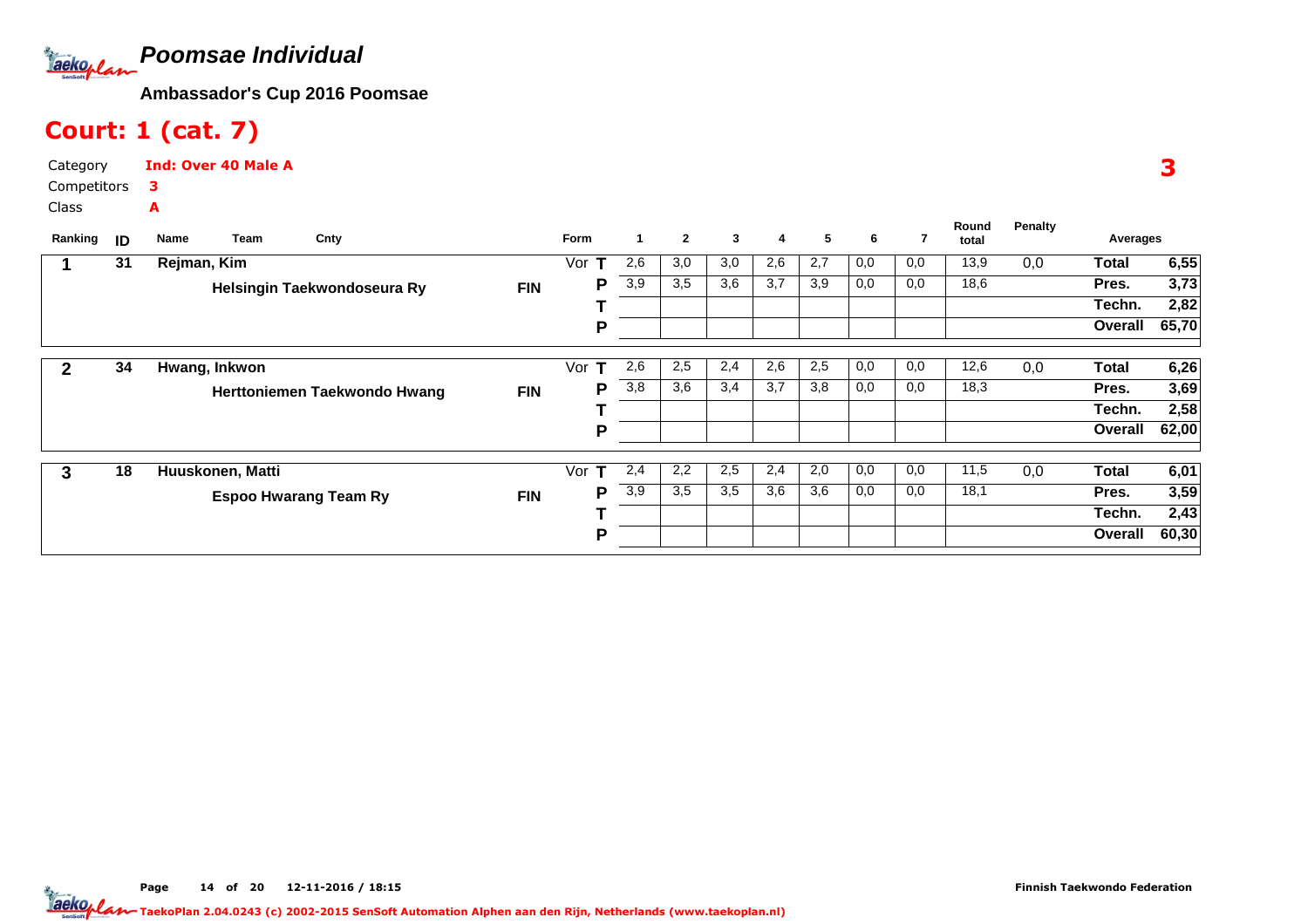**Poomsae Individual**Tackoplan

**Ambassador's Cup 2016 Poomsae**

## Court: 1 (cat. 9)

**Name**

Ranking **ID** Name Team

| Category      | <b>Ind: Under 40 Female A</b> |  |  |  |  |  |  |  |  |  |
|---------------|-------------------------------|--|--|--|--|--|--|--|--|--|
| Competitors 2 |                               |  |  |  |  |  |  |  |  |  |
| Class         | Δ                             |  |  |  |  |  |  |  |  |  |

| Team          | Cntv                  |             | <b>Form</b> |      |        |     | 4                    |     |     |     | Round<br>total | Penalty | Averages |
|---------------|-----------------------|-------------|-------------|------|--------|-----|----------------------|-----|-----|-----|----------------|---------|----------|
| tari, Johanna |                       |             | Vor         | ا, ب | ا بر ب | 2,8 | 3,0                  | 2,9 | 0,0 | 0,0 | 14,9           | 0.0     | Total    |
|               | Econo Hussang Toom Du | <b>CINI</b> |             | 4.0  | 4.0    | 3.9 | $\sim$ $\sim$<br>◡.≀ | 3.7 | 0.0 | 0.0 | 19.3           |         | Pres.    |

| 23 | Nukari, Johanna              |            | Vor | 3.1 | 3.1 | 2,8 | 3,0 | 2,9 | 0,0 | 0,0 | 14,9 | 0,0 | Total   | 6,84  |
|----|------------------------------|------------|-----|-----|-----|-----|-----|-----|-----|-----|------|-----|---------|-------|
|    | <b>Espoo Hwarang Team Ry</b> | <b>FIN</b> | D   | 4,0 | 4,0 | 3,9 | 3,7 | 3,7 | 0,0 | 0,0 | 19,3 |     | Pres.   | 3,83  |
|    |                              |            |     |     |     |     |     |     |     |     |      |     | Techn.  | 3,00  |
|    |                              |            | o   |     |     |     |     |     |     |     |      |     | Overall | 68,20 |
|    |                              |            |     |     |     |     |     |     |     |     |      |     |         |       |
| 16 | Saviauk, Triin               |            | Vor | 3,0 | 2,8 | 2,7 | 2,9 | 2,8 | 0,0 | 0,0 | 14,2 | 0,0 | Total   | 6,64  |
|    | <b>Budokwai Taekwondo</b>    | <b>FIN</b> | D   | 3,9 | 3,9 | 3,9 | 3,6 | 3,6 | 0,0 | 0,0 | 18,9 |     | Pres.   | 3,77  |
|    |                              |            |     |     |     |     |     |     |     |     |      |     | Techn.  | 2,88  |
|    |                              |            | D   |     |     |     |     |     |     |     |      |     | Overall | 66,40 |
|    |                              |            |     |     |     |     |     |     |     |     |      |     |         |       |

Page 15 of 20 12-11-2016 / 18:15 <sup>15</sup>

3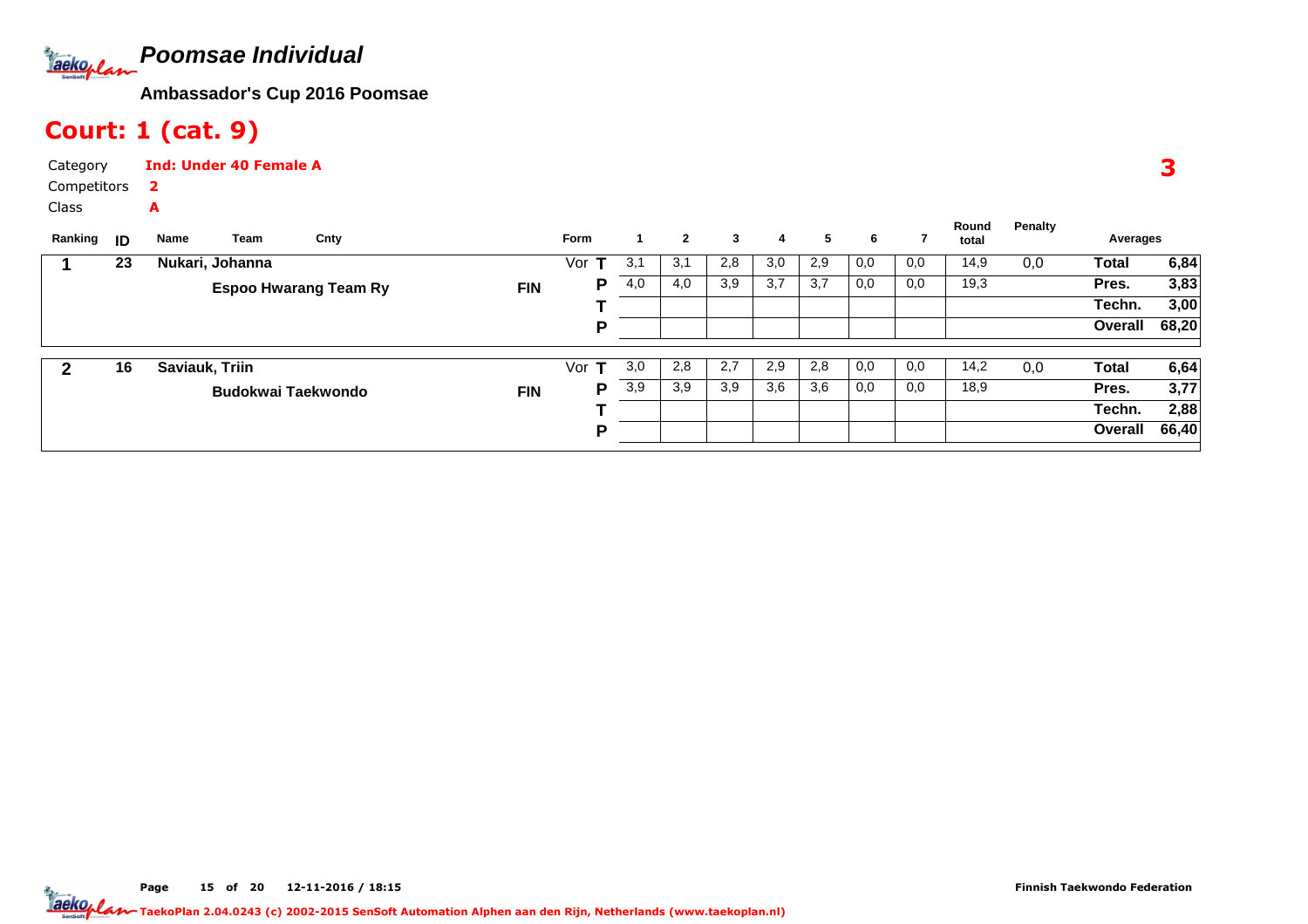

## Court: 1 (cat. 10)

| Category      | <b>Ind: Juniors Male A</b> |  |  |  |  |  |  |  |  |  |
|---------------|----------------------------|--|--|--|--|--|--|--|--|--|
| Competitors 2 |                            |  |  |  |  |  |  |  |  |  |
| Class         |                            |  |  |  |  |  |  |  |  |  |

| Ranking      | ID                           | Name                  | Team                            | Cnty |            | <b>Form</b>  |     | $\mathbf{2}$ | 3   | 4   | 5   | 6    |     | Round<br>total | Penalty | Averages     |       |
|--------------|------------------------------|-----------------------|---------------------------------|------|------------|--------------|-----|--------------|-----|-----|-----|------|-----|----------------|---------|--------------|-------|
|              | 20                           | <b>Knutsson, Mico</b> |                                 |      |            | Vor <b>1</b> | 2,9 | 2,8          | 2,8 | 2,7 | 2,5 | 0,0  | 0,0 | 13,7           | 0,0     | Total        | 6,52  |
|              | <b>Espoo Hwarang Team Ry</b> |                       | <b>FIN</b>                      | P    | 3,8        | 3,7          | 3,8 | 3,8          | 3,5 | 0,0 | 0,0 | 18,6 |     | Pres.          | 3,77    |              |       |
|              |                              |                       |                                 |      |            |              |     |              |     |     |     |      |     |                |         | Techn.       | 2,75  |
|              |                              |                       |                                 |      |            | P            |     |              |     |     |     |      |     |                |         | Overall      | 64,50 |
| $\mathbf{2}$ | 5                            |                       | Jespersgaard Laursen,           |      |            | Vor          | 3,0 | 2,8          | 2,7 | 2.7 | 2,7 | 0,0  | 0,0 | 13,9           | 0,0     | <b>Total</b> | 6,38  |
|              |                              |                       | Mathias <sub>Denmark East</sub> |      | <b>DEN</b> | P            | 3,8 | 3,7          | 3,8 | 3,6 | 3,6 | 0,0  | 0,0 | 18,5           |         | Pres.        | 3,65  |
|              |                              |                       |                                 |      |            |              |     |              |     |     |     |      |     |                |         | Techn.       | 2,73  |
|              |                              |                       |                                 |      |            | P            |     |              |     |     |     |      |     |                |         | Overall      | 64,20 |
|              |                              |                       |                                 |      |            |              |     |              |     |     |     |      |     |                |         |              |       |

3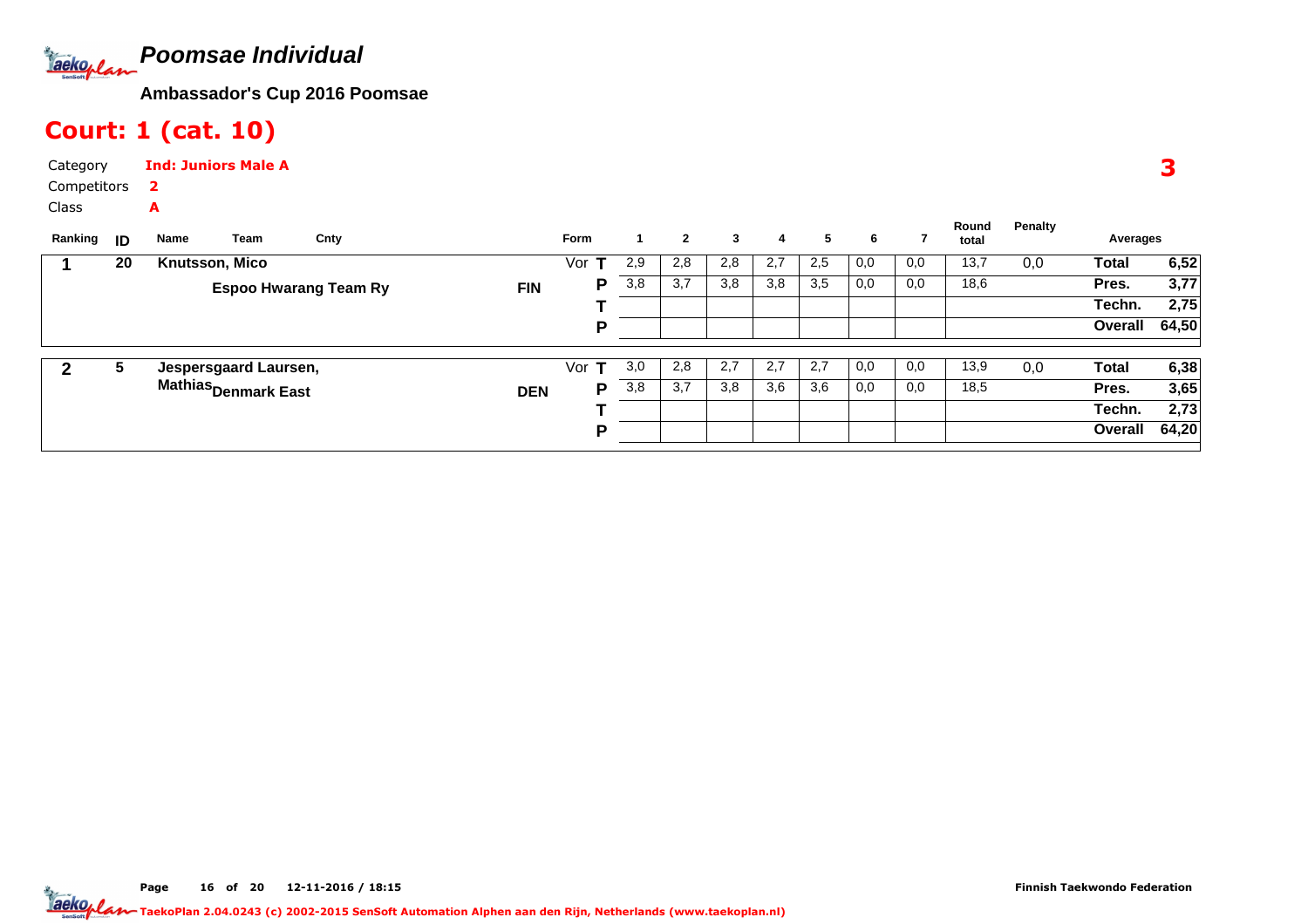

## Court: 1 (cat. 11)

| Category    | <b>Ind: Juniors Female A</b> |
|-------------|------------------------------|
| Competitors |                              |
| Class       | А                            |

| Ranking | ID              | <b>Name</b>        | Team | Cnty                         |            | Form     | 1   | $\mathbf{2}$ | 3   | 4   | 5   | 6   | 7   | Round<br>total | <b>Penalty</b> | Averages     |       |
|---------|-----------------|--------------------|------|------------------------------|------------|----------|-----|--------------|-----|-----|-----|-----|-----|----------------|----------------|--------------|-------|
|         | $\overline{17}$ | Huuskonen, Eevi    |      |                              |            | Vor      | 2,8 | 2,7          | 3,0 | 3,1 | 2,9 | 0,0 | 0,0 | 14,5           | 0,0            | Total        | 6,86  |
|         |                 |                    |      | <b>Espoo Hwarang Team Ry</b> | <b>FIN</b> | P        | 3,9 | 3,8          | 3,7 | 3,8 | 3,9 | 0,0 | 0,0 | 19,1           |                | Pres.        | 3,85  |
|         |                 |                    |      |                              |            |          |     |              |     |     |     |     |     |                |                | Techn.       | 3,01  |
|         |                 |                    |      |                              |            | P        |     |              |     |     |     |     |     |                |                | Overall      | 68,40 |
|         | $\overline{27}$ | Räkköläinen, Linda |      |                              |            | Vor<br>т | 2,5 | 2,5          | 2,8 | 2,5 | 2,5 | 0,0 | 0,0 | 12,8           | 0,0            | <b>Total</b> | 6,09  |
|         |                 |                    |      | Helsingin Itsepuolustuskoulu | <b>FIN</b> | P        | 3,4 | 3,5          | 3,4 | 3,4 | 3,5 | 0,0 | 0,0 | 17,2           |                | Pres.        | 3,48  |
|         |                 |                    |      |                              |            |          |     |              |     |     |     |     |     |                |                | Techn.       | 2,61  |
|         |                 |                    |      |                              |            | P        |     |              |     |     |     |     |     |                |                | Overall      | 61,70 |
| 3       | 19              | Knutsson, Milla    |      |                              |            | Vor<br>т | 2,3 | 2,2          | 2,5 | 2,4 | 2,5 | 0,0 | 0,0 | 11,9           | 0,0            | <b>Total</b> | 5,97  |
|         |                 |                    |      | <b>Espoo Hwarang Team Ry</b> | <b>FIN</b> | P        | 3,2 | 3,4          | 3,3 | 3,6 | 3,4 | 0,0 | 0,0 | 16,9           |                | Pres.        | 3,43  |
|         |                 |                    |      |                              |            |          |     |              |     |     |     |     |     |                |                | Techn.       | 2,53  |
|         |                 |                    |      |                              |            | P        |     |              |     |     |     |     |     |                |                | Overall      | 59,80 |
|         | 26              | Mänty, Mira        |      |                              |            | Vor<br>т | 2,2 | 2,0          | 2,1 | 1,9 | 2,2 | 0,0 | 0,0 | 10,4           | 0,0            | <b>Total</b> | 5,65  |
|         |                 |                    |      | Helsingin Itsepuolustuskoulu | <b>FIN</b> | P        | 3,3 | 3,2          | 3,1 | 3,4 | 3,3 | 0,0 | 0,0 | 16,3           |                | Pres.        | 3,30  |
|         |                 |                    |      |                              |            |          |     |              |     |     |     |     |     |                |                | Techn.       | 2,35  |
|         |                 |                    |      |                              |            | P        |     |              |     |     |     |     |     |                |                | Overall      | 56,60 |

Page 17 of 20 12-11-2016 / 18:15 <sup>17</sup>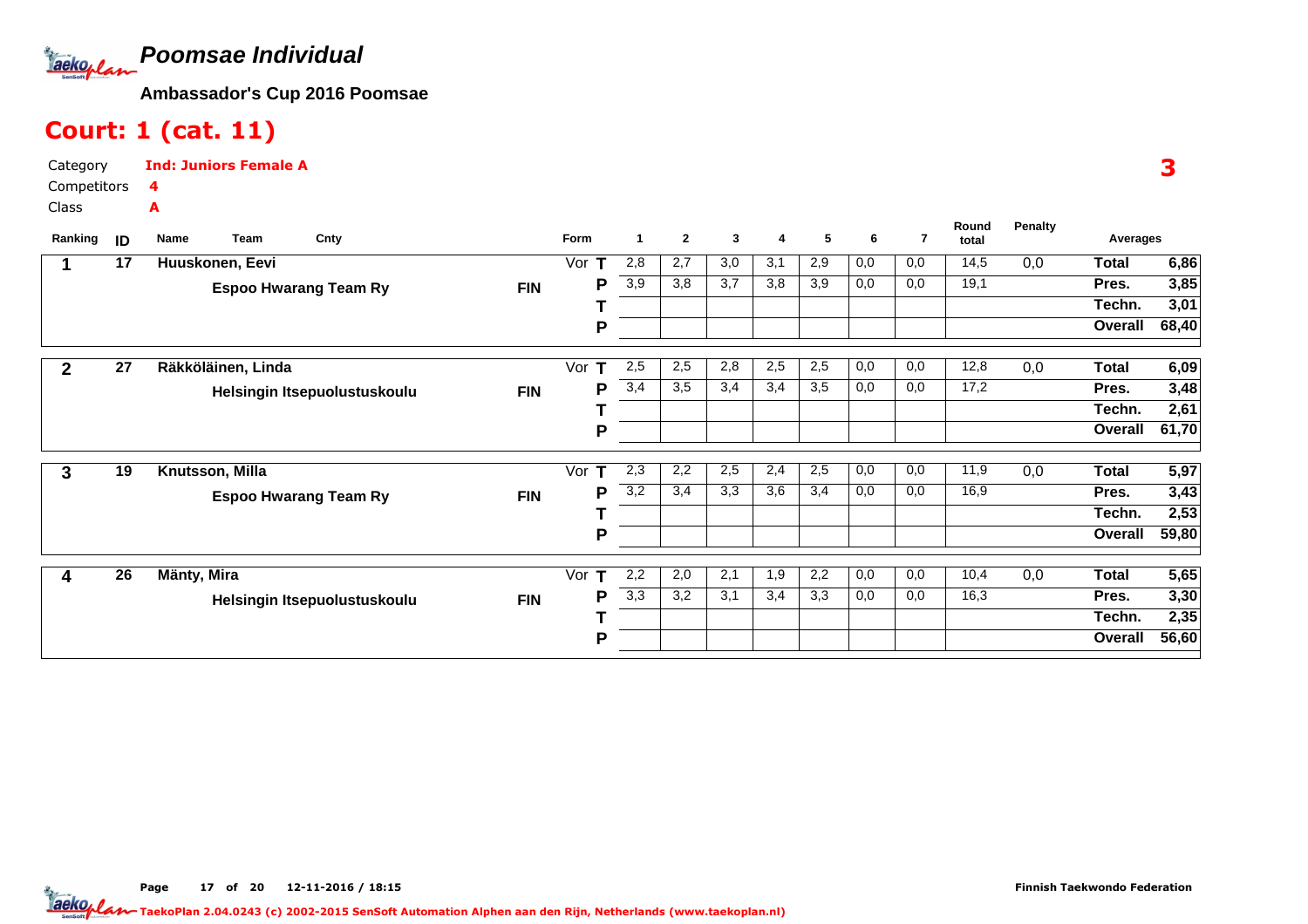

## Court: 1 (cat. 12)

A

| <b>Ind: Kids blue A</b> |  |
|-------------------------|--|
| $\overline{\mathbf{A}}$ |  |

 CompetitorsClass

Category

| Ranking      | ID | Name          | Team                               | Cnty                         |            | Form | -1                | $\mathbf{2}$ | 3   | 4   | 5   | 6   | 7   | Round<br>total | <b>Penalty</b> | Averages     |                   |
|--------------|----|---------------|------------------------------------|------------------------------|------------|------|-------------------|--------------|-----|-----|-----|-----|-----|----------------|----------------|--------------|-------------------|
|              | 13 |               | <b>Tinggaard Byrgesen, Bastian</b> |                              |            | Vor  | $\overline{2}$ ,7 | 3,2          | 3,2 | 2,9 | 2,7 | 0,0 | 0,0 | 14,7           | 0,0            | <b>Total</b> | 6,61              |
|              |    |               | <b>Denmark East</b>                |                              | <b>DEN</b> | Ρ    | $\overline{3,6}$  | 3,7          | 3,8 | 3,8 | 3,7 | 0,0 | 0,0 | 18,6           |                | Pres.        | 3,73              |
|              |    |               |                                    |                              |            |      |                   |              |     |     |     |     |     |                |                | Techn.       | 2,88              |
|              |    |               |                                    |                              |            | Ρ    |                   |              |     |     |     |     |     |                |                | Overall      | 66,10             |
| $\mathbf{2}$ | 70 |               | Kortelainen, Aino                  |                              |            | Vor  | 2,6               | 3,3          | 2,8 | 2,9 | 2,6 | 0,0 | 0,0 | 14,2           | 0,0            | <b>Total</b> | 6,42              |
|              |    |               |                                    | Taekwondourheilijat 2011     | <b>FIN</b> | Ρ    | 3,6               | 3,7          | 3,6 | 3,7 | 3,6 | 0,0 | 0,0 | 18,2           |                | Pres.        | 3,63              |
|              |    |               |                                    |                              |            |      |                   |              |     |     |     |     |     |                |                | Techn.       | 2,79              |
|              |    |               |                                    |                              |            | P    |                   |              |     |     |     |     |     |                |                | Overall      | 64,30             |
| 3            | 74 | Sarala, Sofia |                                    |                              |            | Vor  | 2,3               | 2,7          | 2,7 | 2,3 | 2,2 | 0,0 | 0,0 | 12,2           | 0,0            | <b>Total</b> | 5,84              |
|              |    |               |                                    | Taekwondourheilijat 2011     | <b>FIN</b> | Ρ    | 3,4               | 3,2          | 3,6 | 3,5 | 3,4 | 0,0 | 0,0 | 17,1           |                | Pres.        | 3,43              |
|              |    |               |                                    |                              |            |      |                   |              |     |     |     |     |     |                |                | Techn.       | 2,41              |
|              |    |               |                                    |                              |            | Ρ    |                   |              |     |     |     |     |     |                |                | Overall      | 58,20             |
| 4            | 22 | Lehti, Leo    |                                    |                              |            | Vor  | 2,1               | 3,0          | 2,3 | 2,7 | 2,3 | 0,0 | 0,0 | 12,4           | 0,0            | <b>Total</b> | $\overline{5,70}$ |
|              |    |               |                                    | <b>Espoo Hwarang Team Ry</b> | <b>FIN</b> | Ρ    | 3,0               | 3,4          | 3,4 | 3,6 | 3,3 | 0,0 | 0,0 | 16,7           |                | Pres.        | 3,33              |
|              |    |               |                                    |                              |            |      |                   |              |     |     |     |     |     |                |                | Techn.       | 2,36              |
|              |    |               |                                    |                              |            | Ρ    |                   |              |     |     |     |     |     |                |                | Overall      | 57,10             |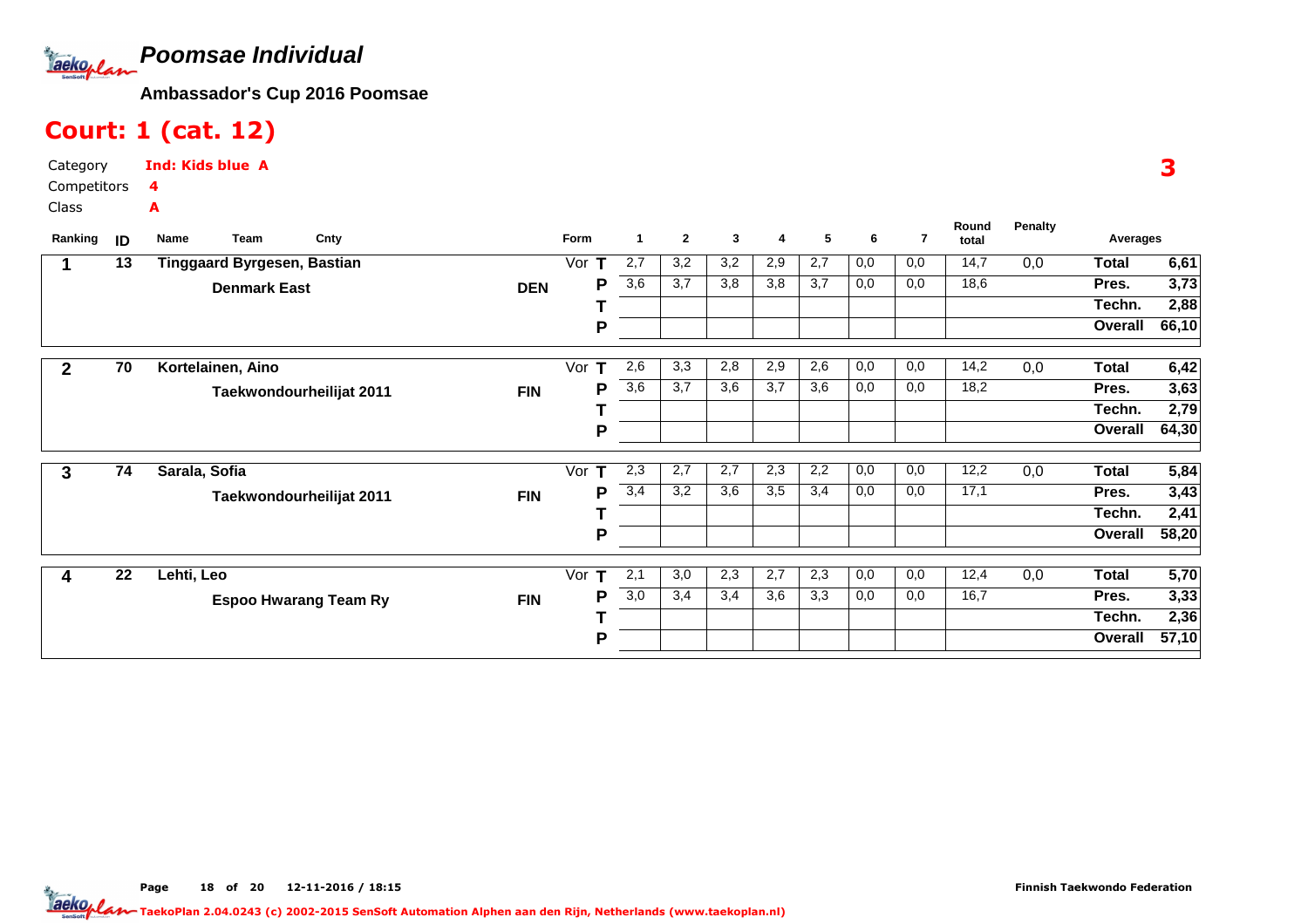

## Court: 1 (cat. 13)

| Category    | <b>Ind: Kids red-black A</b> |
|-------------|------------------------------|
| Competitors | - 5                          |
| Class       | А                            |

| Ranking      | ID              | Cnty<br>Name<br><b>Team</b>  |            | Form     | -1               | $\mathbf{2}$ | 3   | 4                | 5   | 6   | $\overline{7}$ | Round<br>total | <b>Penalty</b> | Averages     |       |
|--------------|-----------------|------------------------------|------------|----------|------------------|--------------|-----|------------------|-----|-----|----------------|----------------|----------------|--------------|-------|
|              | $\overline{21}$ | Knutsson, Mia                |            | Vor $T$  | 2,8              | 2,4          | 2,7 | 2,7              | 2,6 | 0,0 | 0,0            | 13,2           | 0,0            | <b>Total</b> | 6,15  |
|              |                 | <b>Espoo Hwarang Team Ry</b> | <b>FIN</b> | P        | $\overline{3,6}$ | 3,5          | 3,8 | 3,5              | 3,7 | 0,0 | 0,0            | 18,1           |                | Pres.        | 3,60  |
|              |                 |                              |            |          |                  |              |     |                  |     |     |                |                |                | Techn.       | 2,55  |
|              |                 |                              |            | P        |                  |              |     |                  |     |     |                |                |                | Overall      | 61,40 |
| $\mathbf{2}$ | $\overline{73}$ | Quinones, Sara               |            | Vor T    | 2,7              | 2,6          | 2,8 | 2,6              | 2,5 | 0,0 | 0,0            | 13,2           | 0,0            | <b>Total</b> | 6,09  |
|              |                 | Taekwondourheilijat 2011     | <b>FIN</b> | Р        | $\overline{3,5}$ | 3,5          | 3,8 | $\overline{3,8}$ | 3,5 | 0,0 | 0,0            | 18,1           |                | Pres.        | 3,56  |
|              |                 |                              |            |          |                  |              |     |                  |     |     |                |                |                | Techn.       | 2,53  |
|              |                 |                              |            | P        |                  |              |     |                  |     |     |                |                |                | Overall      | 61,30 |
| 3            | 63              | Nieminen, Vilma              |            | Vor T    | 2,3              | 2,4          | 2,5 | 2,6              | 2,5 | 0,0 | 0,0            | 12,3           | 0,0            | <b>Total</b> | 6,04  |
|              |                 | Taekwondo Nurmijärvi         | <b>FIN</b> | P        | 3,5              | 3,5          | 3,7 | 3,7              | 3,5 | 0,0 | 0,0            | 17,9           |                | Pres.        | 3,57  |
|              |                 |                              |            |          |                  |              |     |                  |     |     |                |                |                | Techn.       | 2,47  |
|              |                 |                              |            | P        |                  |              |     |                  |     |     |                |                |                | Overall      | 60,30 |
| 4            | 65              | Suorela, lisa                |            | Vor $T$  | 2,8              | 2,9          | 2,3 | 2,5              | 2,3 | 0,0 | 0,0            | 12,8           | 0,0            | <b>Total</b> | 6,01  |
|              |                 | Taekwondo Nurmijärvi         | <b>FIN</b> | P        | $\overline{3,5}$ | 3,6          | 3,5 | 3,6              | 3,4 | 0,0 | 0,0            | 17,6           |                | Pres.        | 3,51  |
|              |                 |                              |            |          |                  |              |     |                  |     |     |                |                |                | Techn.       | 2,50  |
|              |                 |                              |            | P        |                  |              |     |                  |     |     |                |                |                | Overall      | 60,10 |
| 5            | 62              | Myllynen, Niko               |            | Vor<br>т | 2,3              | 2,5          | 2,3 | 2,4              | 2,5 | 0,0 | 0,0            | 12,0           | 0,0            | Total        | 5,80  |
|              |                 | Taekwondo Nurmijärvi         | <b>FIN</b> | P        | 3,4              | 3,4          | 3,4 | 3,6              | 3,4 | 0,0 | 0,0            | 17,2           |                | Pres.        | 3,41  |
|              |                 |                              |            |          |                  |              |     |                  |     |     |                |                |                | Techn.       | 2,38  |
|              |                 |                              |            | P        |                  |              |     |                  |     |     |                |                |                | Overall      | 58,20 |

Page 19 of 20 12-11-2016 / 18:15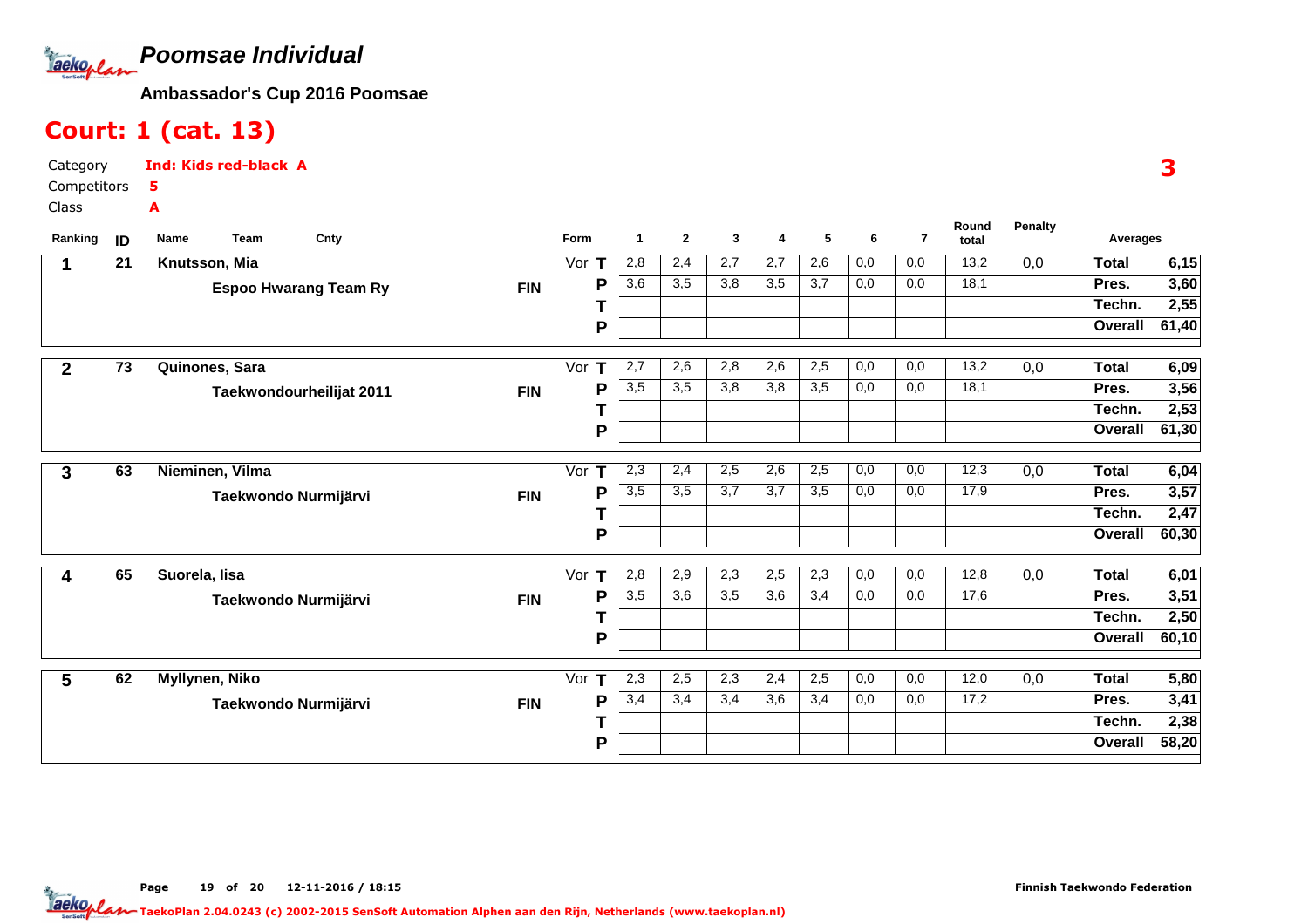

## Court: 1 (cat. 14)

| Category    | <b>Ind: Red-Black belts A</b> |
|-------------|-------------------------------|
| Competitors |                               |
| Class       | А                             |

| Ranking      | ID | Name         | Team                | Cnty                      |            | Form     | 1                | $\mathbf{2}$ | 3   | 4   | 5   | 6   | $\overline{7}$ | Round<br>total | Penalty | Averages     |       |
|--------------|----|--------------|---------------------|---------------------------|------------|----------|------------------|--------------|-----|-----|-----|-----|----------------|----------------|---------|--------------|-------|
|              | 4  |              | Ingholt, Frederikke |                           |            | Vor $T$  | 2,5              | 2,5          | 2,6 | 2,6 | 2,6 | 0,0 | 0,0            | 12,8           | 0,0     | <b>Total</b> | 6,13  |
|              |    |              | <b>Denmark East</b> |                           | <b>DEN</b> | P        | 3,5              | 3,6          | 3,7 | 3,5 | 3,5 | 0,0 | 0,0            | 17,8           |         | Pres.        | 3,55  |
|              |    |              |                     |                           |            |          |                  |              |     |     |     |     |                |                |         | Techn.       | 2,59  |
|              |    |              |                     |                           |            | P        |                  |              |     |     |     |     |                |                |         | Overall      | 61,40 |
| $\mathbf{2}$ | 78 |              | Nuolioja, Otso      |                           |            | т<br>Vor | 2,5              | 2,4          | 2,6 | 2,5 | 2,4 | 0,0 | 0,0            | 12,4           | 0,0     | <b>Total</b> | 5,98  |
|              |    |              |                     | Vihdin Taekwondoseura Ry  | <b>FIN</b> | Р        | 3,6              | 3,7          | 3,6 | 3,4 | 3,3 | 0,0 | 0,0            | 17,6           |         | Pres.        | 3,53  |
|              |    |              |                     |                           |            |          |                  |              |     |     |     |     |                |                |         | Techn.       | 2,45  |
|              |    |              |                     |                           |            | P        |                  |              |     |     |     |     |                |                |         | Overall      | 59,60 |
| 3            | 41 |              | Patrikainen, Riitta |                           |            | Vor $T$  | 2,3              | 2,1          | 2,5 | 2,4 | 2,6 | 0,0 | 0,0            | 11,9           | 0,0     | Total        | 5,90  |
|              |    |              |                     | Klaukkalan Tae Kwon Do Ry | <b>FIN</b> | Р        | 3,4              | 3,6          | 3,6 | 3,4 | 3,5 | 0,0 | 0,0            | 17,5           |         | Pres.        | 3,50  |
|              |    |              |                     |                           |            |          |                  |              |     |     |     |     |                |                |         | Techn.       | 2,40  |
|              |    |              |                     |                           |            | P        |                  |              |     |     |     |     |                |                |         | Overall      | 58,70 |
| 4            | 11 | Ploug, Rikke |                     |                           |            | т<br>Vor | 2,3              | 2,4          | 2,5 | 2,2 | 2,4 | 0,0 | 0,0            | 11,8           | 0,0     | <b>Total</b> | 5,85  |
|              |    |              |                     |                           |            | Р        | $\overline{3,3}$ | 3,6          | 3,6 | 3,1 | 3,5 | 0,0 | 0,0            | 17,1           |         | Pres.        | 3,45  |
|              |    |              | <b>Denmark East</b> |                           | <b>DEN</b> |          |                  |              |     |     |     |     |                |                |         | Techn.       | 2,40  |
|              |    |              |                     |                           |            | P        |                  |              |     |     |     |     |                |                |         | Overall      | 58,20 |
|              |    |              |                     |                           |            |          |                  |              |     |     |     |     |                |                |         |              |       |

Page 20 of 20 12-11-2016 / 18:15 20 of 20 12-11-2016 / 18:1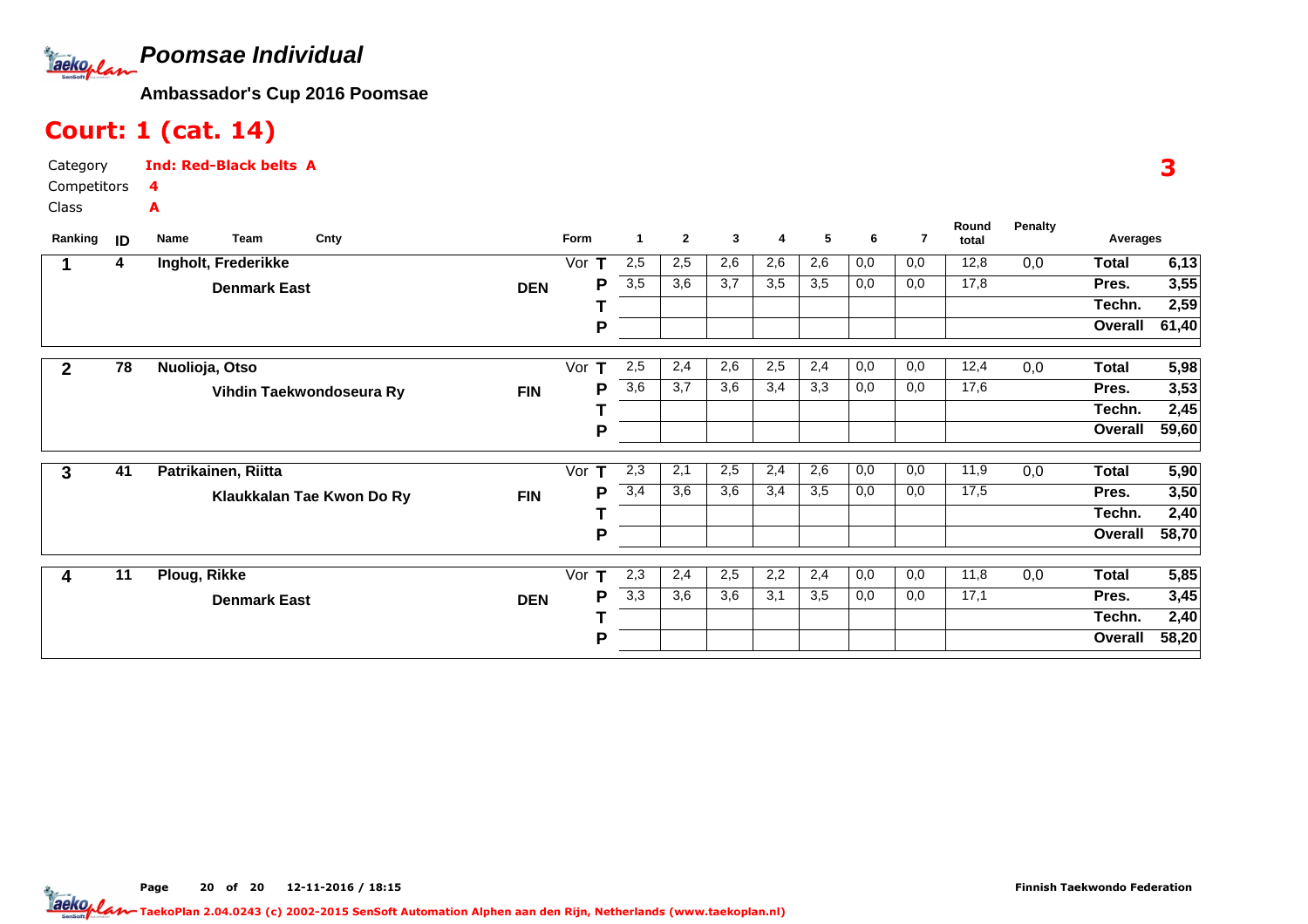

## Court: 2 (cat. 2)

| Category      | <b>Ind: Yellow belts A</b> |      |      |      |                |              |   |   |   |                |                |         |          |
|---------------|----------------------------|------|------|------|----------------|--------------|---|---|---|----------------|----------------|---------|----------|
| Competitors   | ь                          |      |      |      |                |              |   |   |   |                |                |         |          |
| Class         | A                          |      |      |      |                |              |   |   |   |                |                |         |          |
| Ranking<br>ID | Name                       | Team | Cnty | Form | $\overline{2}$ | $\mathbf{3}$ | 4 | 5 | 6 | $\overline{7}$ | Round<br>total | Penalty | Averages |

Page 21 of 28 12-11-2016 / 18:15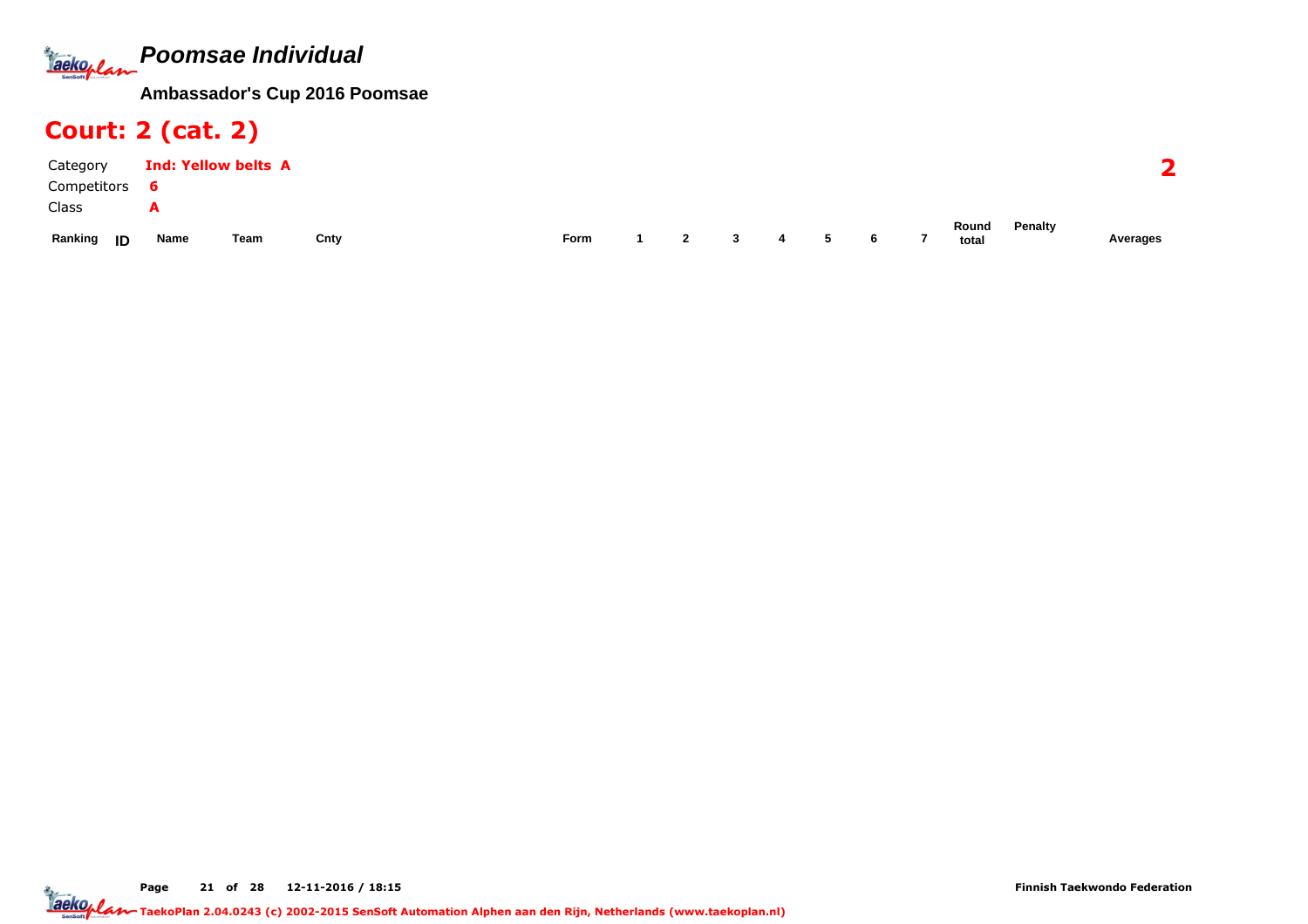

## Court: 2 (cat. 2)

| Category      | <b>Ind: Yellow belts A</b> |
|---------------|----------------------------|
| Competitors 6 |                            |
| Class         |                            |

| Ranking                 | ID              | Team<br>Cnty<br>Name     |            | Form               | $\mathbf{1}$     | $\mathbf{2}$     | 3                | 4                | 5                | 6   | $\overline{7}$ | Round<br>total    | <b>Penalty</b>   | Averages     |                   |
|-------------------------|-----------------|--------------------------|------------|--------------------|------------------|------------------|------------------|------------------|------------------|-----|----------------|-------------------|------------------|--------------|-------------------|
| 1                       | 6               | Kjeldsen, Emma           |            | Vor $T$            | 2,8              | 2,6              | 2,7              | 2,4              | 2,8              | 0,0 | 0,0            | 13,3              | $\overline{0,0}$ | <b>Total</b> | 6,30              |
|                         |                 | <b>Denmark East</b>      | <b>DEN</b> | P                  | 3,3              | 3,9              | 3,4              | 3,4              | 3,7              | 0,0 | 0,0            | 17,7              |                  | Pres.        | 3,53              |
|                         |                 |                          |            |                    |                  |                  |                  |                  |                  |     |                |                   |                  | Techn.       | 2,77              |
|                         |                 |                          |            | P                  |                  |                  |                  |                  |                  |     |                |                   |                  | Overall      | 62,80             |
| $\overline{2}$          | $\overline{12}$ | Rasmussen, Carolina      |            | Vor<br>$\mathbf T$ | 2,8              | $\overline{2,4}$ | $\overline{2,6}$ | 2,4              | $\overline{2,7}$ | 0,0 | 0,0            | 12,9              | 0,0              | <b>Total</b> | $\overline{5,65}$ |
|                         |                 | <b>Denmark East</b>      | <b>DEN</b> | P                  | 3,1              | 3,6              | 3,3              | 3,3              | 3,1              | 0,0 | 0,0            | 16,4              |                  | Pres.        | 3,17              |
|                         |                 |                          |            | т                  |                  |                  |                  |                  |                  |     |                |                   |                  | Techn.       | 2,48              |
|                         |                 |                          |            | P                  |                  |                  |                  |                  |                  |     |                |                   |                  | Overall      | 57,20             |
| 3                       | 8               | Ladewig, Sophia          |            | Vor $T$            | 2,5              | 2,5              | 1,9              | 2,4              | 2,4              | 0,0 | 0,0            | 11,7              | $\overline{0,0}$ | <b>Total</b> | 5,34              |
|                         |                 | <b>Denmark East</b>      | <b>DEN</b> | P                  | $\overline{3,0}$ | $\overline{3,6}$ | 2,7              | $\overline{3,2}$ | 2,9              | 0,0 | 0,0            | 15,4              |                  | Pres.        | 3,06              |
|                         |                 |                          |            |                    |                  |                  |                  |                  |                  |     |                |                   |                  | Techn.       | 2,28              |
|                         |                 |                          |            | P                  |                  |                  |                  |                  |                  |     |                |                   |                  | Overall      | 53,40             |
| $\overline{\mathbf{4}}$ | 46              | Huttunen, Teea           |            | Vor $T$            | 2,3              | 2,3              | 2,7              | 2,3              | 2,2              | 0,0 | 0,0            | 11,8              | 0,0              | <b>Total</b> | 5,13              |
|                         |                 |                          |            | P                  | 2,9              | $\overline{3,6}$ | 2,5              | $\overline{3,2}$ | 2,9              | 0,0 | 0,0            | 15,1              |                  | Pres.        | 2,95              |
|                         |                 | Korson Kaiku / Taekwondo | <b>FIN</b> |                    |                  |                  |                  |                  |                  |     |                |                   |                  | Techn.       | 2,19              |
|                         |                 |                          |            | P                  |                  |                  |                  |                  |                  |     |                |                   |                  | Overall      | 51,50             |
|                         | $\overline{55}$ | Vatula, Tuuli            |            | Vor $T$            | 1,8              | 2,3              | 2,3              | 2,5              | 2,1              | 0,0 | 0,0            | $\overline{11,0}$ | 0,0              | <b>Total</b> | 4,95              |
| 5                       |                 |                          |            | P                  | $\overline{2,7}$ | 3,2              | 2,7              | 3,1              | 2,8              | 0,0 | 0,0            | 14,5              |                  | Pres.        | 2,85              |
|                         |                 | Lohjan Taekwondoseura Ry | <b>FIN</b> |                    |                  |                  |                  |                  |                  |     |                |                   |                  | Techn.       | 2,10              |
|                         |                 |                          |            | P                  |                  |                  |                  |                  |                  |     |                |                   |                  | Overall      | 49,90             |
|                         |                 |                          |            |                    |                  |                  |                  |                  |                  |     |                |                   |                  |              |                   |
| 6                       | 49              | <b>Masoud, Amiri</b>     |            | Vor $T$            | 2,0              | 2,2              | 2,5              | 2,0              | 2,0              | 0,0 | 0,0            | 10,7              | 0,0              | <b>Total</b> | 4,59              |
|                         |                 | Lohjan Taekwondoseura Ry | <b>FIN</b> | P                  | 2,8              | 3,2              | 2,2              | 2,8              | 2,8              | 0,0 | 0,0            | 13,8              |                  | Pres.        | 2,71              |
|                         |                 |                          |            |                    |                  |                  |                  |                  |                  |     |                |                   |                  | Techn.       | 1,87              |
|                         |                 |                          |            | P                  |                  |                  |                  |                  |                  |     |                |                   |                  | Overall      | 45,50             |

3

Page 22 of 28 12-11-2016 / 18:15 22 of 28 12-11-2016/18:1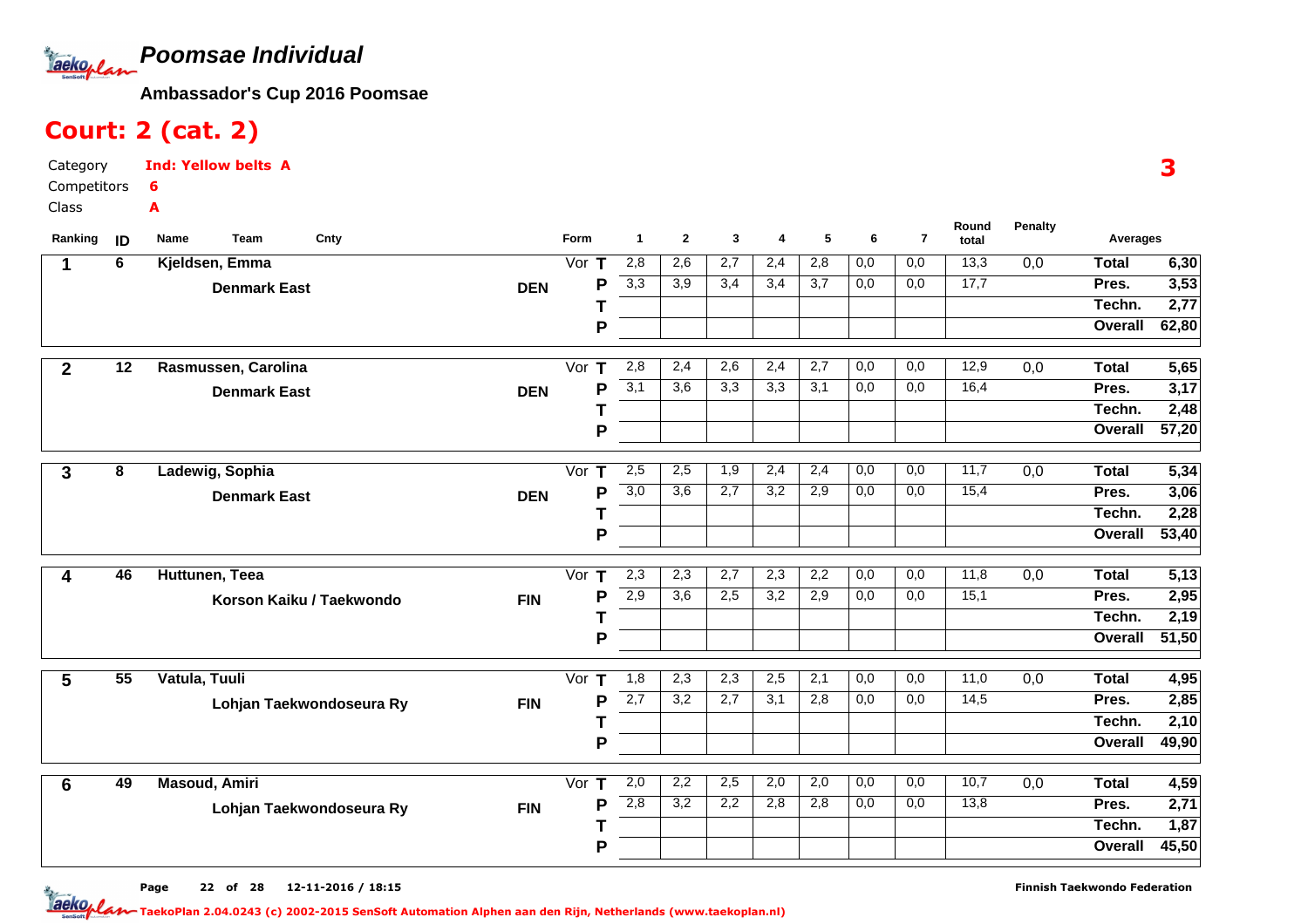

#### Court: 2 (cat. 3)

3

Category CompetitorsClassInd: Green belts A4A

| Ranking      | ID | <b>Team</b><br>Name    | Cnty                         |            | Form               | -1  | $\mathbf{2}$ | 3   | 4   | 5   | 6   | $\overline{7}$ | Round<br>total | <b>Penalty</b> | Averages     |                   |
|--------------|----|------------------------|------------------------------|------------|--------------------|-----|--------------|-----|-----|-----|-----|----------------|----------------|----------------|--------------|-------------------|
|              | 64 | Parta, Aino            |                              |            | Vor                | 2,6 | 2,9          | 2,3 | 2,6 | 2,6 | 0,0 | 0,0            | 13,0           | 0,0            | <b>Total</b> | 5,71              |
|              |    | Taekwondo Nurmijärvi   |                              | <b>FIN</b> | Р                  | 3,4 | 3,4          | 3,2 | 2,8 | 3,0 | 0,0 | 0,0            | 15,8           |                | Pres.        | 3,17              |
|              |    |                        |                              |            |                    |     |              |     |     |     |     |                |                |                | Techn.       | 2,55              |
|              |    |                        |                              |            | Р                  |     |              |     |     |     |     |                |                |                | Overall      | 56,80             |
| $\mathbf{2}$ | 10 | <b>Milling, Anders</b> |                              |            | Vor<br>т           | 2,1 | 2,2          | 2,3 | 2,9 | 2,6 | 0,0 | 0,0            | 12,1           | 0,0            | <b>Total</b> | $\overline{5,50}$ |
|              |    | <b>Denmark East</b>    |                              | <b>DEN</b> | Р                  | 3,1 | 3,5          | 3,3 | 3,3 | 3,1 | 0,0 | 0,0            | 16,3           |                | Pres.        | 3,21              |
|              |    |                        |                              |            |                    |     |              |     |     |     |     |                |                |                | Techn.       | 2,29              |
|              |    |                        |                              |            | P                  |     |              |     |     |     |     |                |                |                | Overall      | 55,90             |
| 3            | 89 | Vuorinen, Isla         |                              |            | $\mathbf T$<br>Vor | 1,8 | 2,7          | 2,3 | 2,1 | 2,7 | 0,0 | 0,0            | 11,6           | 0,0            | <b>Total</b> | 5,32              |
|              |    |                        | <b>Espoo Hwarang Team Ry</b> | <b>FIN</b> | P                  | 2,7 | 3,3          | 3,0 | 3,0 | 3,2 | 0,0 | 0,0            | 15,2           |                | Pres.        | 3,05              |
|              |    |                        |                              |            |                    |     |              |     |     |     |     |                |                |                | Techn.       | 2,27              |
|              |    |                        |                              |            | Р                  |     |              |     |     |     |     |                |                |                | Overall      | 53,00             |
| 4            | 28 | Kilpeläinen, Jarkko    |                              |            | т<br>Vor           | 2,7 | 2,7          | 2,4 | 2,1 | 2,6 | 0,0 | 0,0            | 12,5           | 0,0            | <b>Total</b> | $\overline{5,20}$ |
|              |    |                        | Helsingin Taekwondoseura Ry  | <b>FIN</b> | Р                  | 3,5 | 3,2          | 3,1 | 2,9 | 3,0 | 0,0 | 0,0            | 15,7           |                | Pres.        | 3,05              |
|              |    |                        |                              |            |                    |     |              |     |     |     |     |                |                |                | Techn.       | 2,15              |
|              |    |                        |                              |            | Р                  |     |              |     |     |     |     |                |                |                | Overall      | 52,60             |
|              |    |                        |                              |            |                    |     |              |     |     |     |     |                |                |                |              |                   |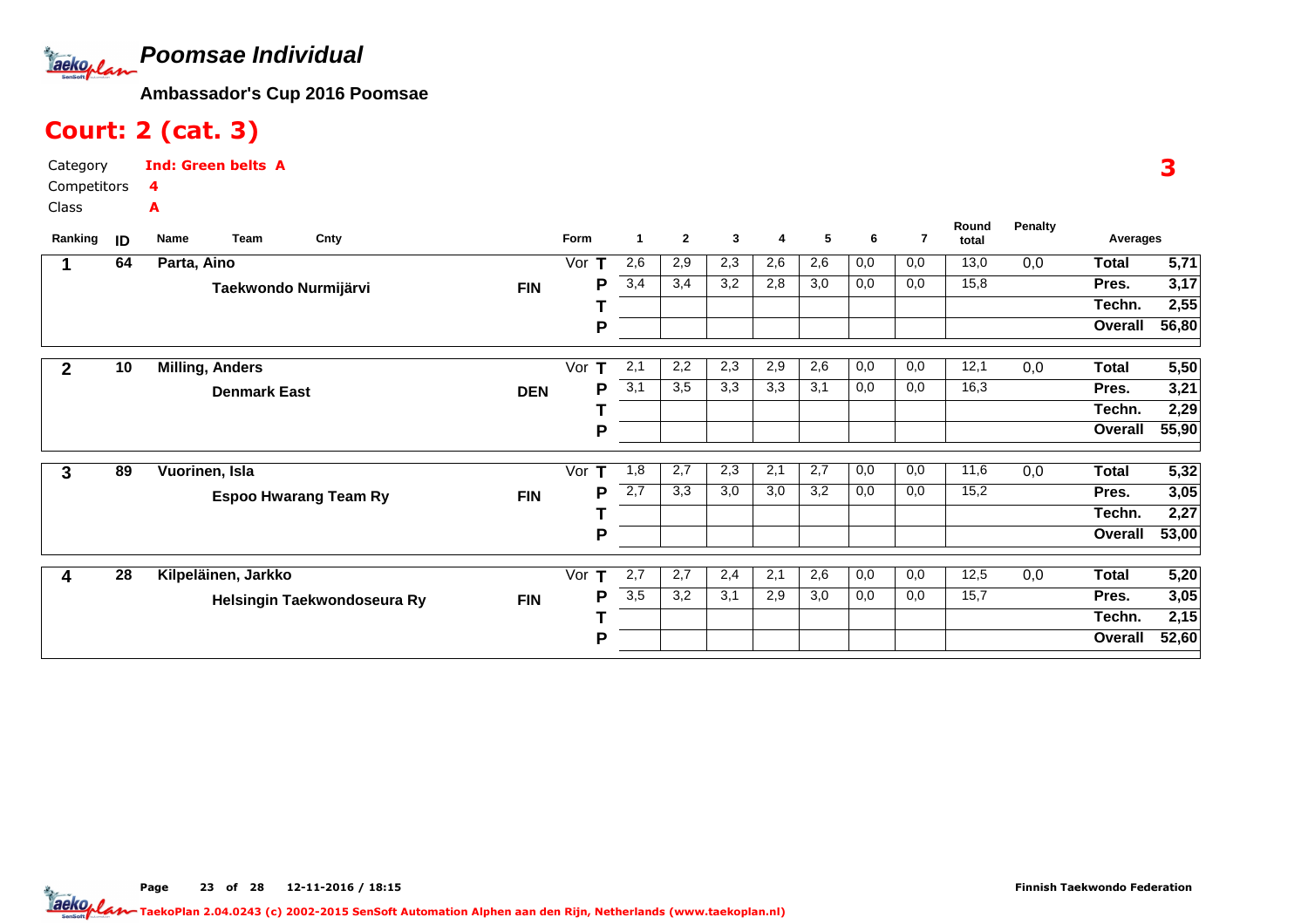

## Court: 2 (cat. 4)

| Category      | <b>Ind: Blue belts Male A</b> |
|---------------|-------------------------------|
| Competitors 4 |                               |
| Class         |                               |

| Ranking | ID | Name          | Team                        | Cnty                      |            | Form     | $\blacktriangleleft$ | $\mathbf{2}$ | 3   | 4   | 5   | 6   | 7   | Round<br>total | Penalty | Averages     |       |
|---------|----|---------------|-----------------------------|---------------------------|------------|----------|----------------------|--------------|-----|-----|-----|-----|-----|----------------|---------|--------------|-------|
|         | 14 |               | Tinggaard Byrgesen, Bastian |                           |            | Vor      | 3,1                  | 3,4          | 2,5 | 2,6 | 3,0 | 0,0 | 0,0 | 14,6           | 0,0     | <b>Total</b> | 6,50  |
|         |    |               | <b>Denmark East</b>         |                           | <b>DEN</b> | Р        | $\overline{3,7}$     | 3,8          | 3,5 | 3,9 | 3,5 | 0,0 | 0,0 | 18,4           |         | Pres.        | 3,67  |
|         |    |               |                             |                           |            |          |                      |              |     |     |     |     |     |                |         | Techn.       | 2,83  |
|         |    |               |                             |                           |            | P        |                      |              |     |     |     |     |     |                |         | Overall      | 65,30 |
| 2       |    |               | Konarski, Marcus            |                           |            | Vor      | 3,0                  | 2,4          | 2,3 | 2,2 | 2,6 | 0,0 | 0,0 | 12,5           | 0,0     | Total        | 5,75  |
|         |    |               | <b>Denmark East</b>         |                           | <b>DEN</b> | Р        | 3,5                  | 3,6          | 3,3 | 3,7 | 3,3 | 0,0 | 0,0 | 17,4           |         | Pres.        | 3,40  |
|         |    |               |                             |                           |            |          |                      |              |     |     |     |     |     |                |         | Techn.       | 2,35  |
|         |    |               |                             |                           |            | P        |                      |              |     |     |     |     |     |                |         | Overall      | 57,80 |
| 3       | 45 | Torppa, Elias |                             |                           |            | Vor      | 2,9                  | 2,4          | 2,2 | 2,0 | 1,9 | 0,0 | 0,0 | 11,4           | 0,0     | <b>Total</b> | 5,05  |
|         |    |               |                             | Klaukkalan Tae Kwon Do Ry | <b>FIN</b> | Р        | 2,5                  | 3,5          | 3,1 | 3,3 | 3,0 | 0,0 | 0,0 | 15,4           |         | Pres.        | 3,10  |
|         |    |               |                             |                           |            |          |                      |              |     |     |     |     |     |                |         | Techn.       | 1,95  |
|         |    |               |                             |                           |            | P        |                      |              |     |     |     |     |     |                |         | Overall      | 50,90 |
| 4       | 53 |               | Turunen, Tomi               |                           |            | т<br>Vor | 0,4                  | 0,0          | 1,5 | 1,0 | 0,8 | 0,0 | 0,0 | 03,7           | 0,0     | <b>Total</b> | 3,96  |
|         |    |               |                             | Lohjan Taekwondoseura Ry  | <b>FIN</b> | Р        | 1,4                  | 2,4          | 2,7 | 2,5 | 2,4 | 0,0 | 0,0 | 11,4           |         | Pres.        | 2,67  |
|         |    |               |                             |                           |            |          |                      |              |     |     |     |     |     |                |         | Techn.       | 1,30  |
|         |    |               |                             |                           |            | P        |                      |              |     |     |     |     |     |                |         | Overall      | 38,90 |

3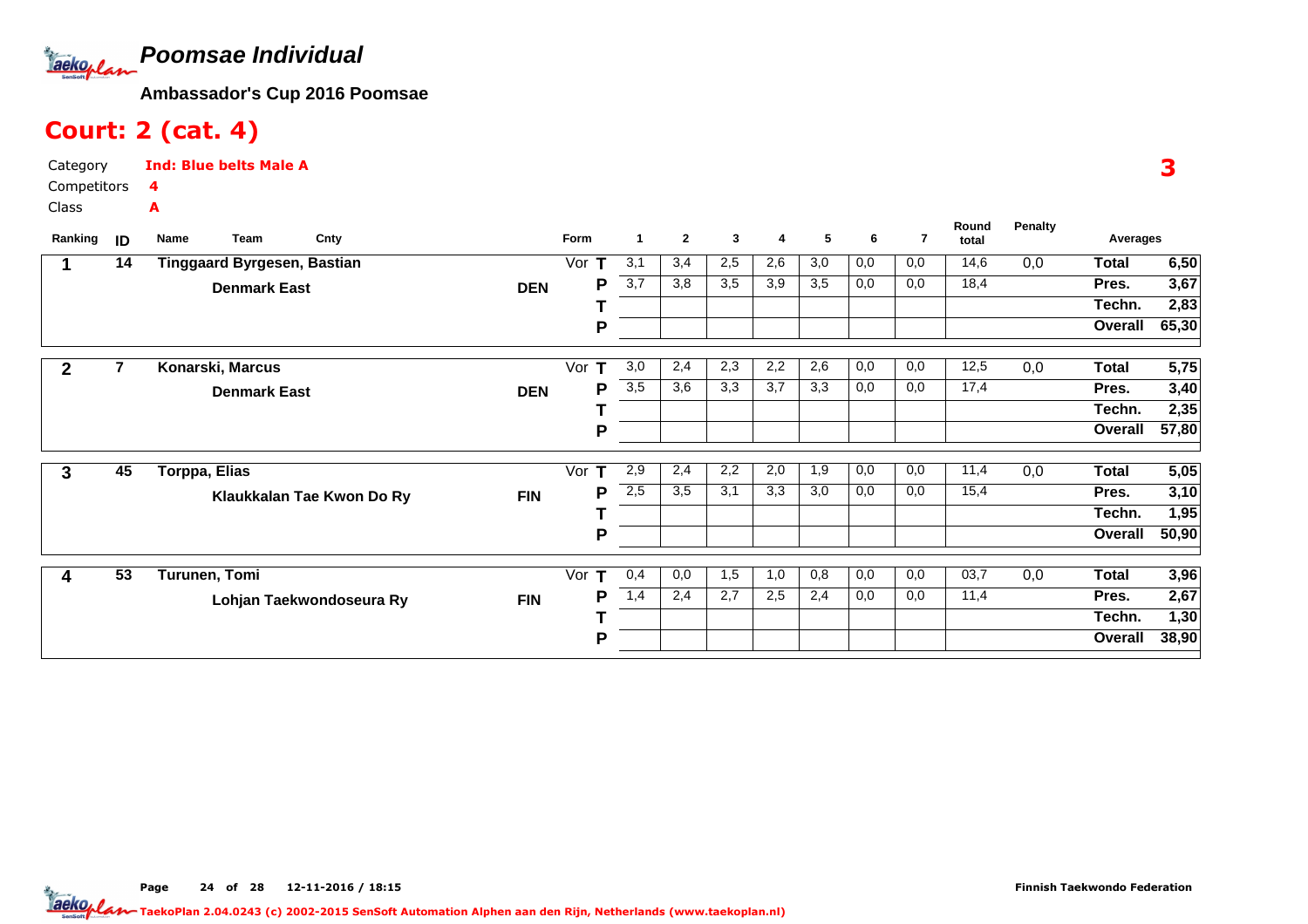

## Court: 2 (cat. 5)

| Category     | <b>Ind: Blue belts Female A</b> |
|--------------|---------------------------------|
| Competitors  |                                 |
| <b>Class</b> | А                               |

| Ranking         | ID              | Team<br>Cnty<br>Name         |            | Form    | $\mathbf 1$      | $\mathbf{2}$ | 3                | 4                | 5   | 6   | $\overline{7}$   | Round<br>total | <b>Penalty</b>   | Averages     |                   |
|-----------------|-----------------|------------------------------|------------|---------|------------------|--------------|------------------|------------------|-----|-----|------------------|----------------|------------------|--------------|-------------------|
| 1               | $\overline{71}$ | Kortelainen, Aino            |            | Vor $T$ | 2,6              | 2,8          | 2,6              | 2,7              | 2,1 | 0,0 | 0,0              | 12,8           | $\overline{0,0}$ | <b>Total</b> | 6,18              |
|                 |                 | Taekwondourheilijat 2011     | <b>FIN</b> | P       | 3,7              | 3,2          | 3,8              | 3,3              | 3,4 | 0,0 | 0,0              | 17,4           |                  | Pres.        | 3,50              |
|                 |                 |                              |            |         |                  |              |                  |                  |     |     |                  |                |                  | Techn.       | 2,68              |
|                 |                 |                              |            | P       |                  |              |                  |                  |     |     |                  |                |                  | Overall      | 61,50             |
| $\mathbf{2}$    | 59              | Lindgren, Maria              |            | Vor $T$ | 2,5              | 2,5          | 2,4              | 2,5              | 2,5 | 0,0 | 0,0              | 12,4           | 0,0              | <b>Total</b> | 5,88              |
|                 |                 | Porin Taekwondoseura Ry      | <b>FIN</b> | P       | 3,4              | 3,0          | $\overline{3,6}$ | 3,2              | 3,4 | 0,0 | 0,0              | 16,6           |                  | Pres.        | 3,35              |
|                 |                 |                              |            |         |                  |              |                  |                  |     |     |                  |                |                  | Techn.       | 2,53              |
|                 |                 |                              |            | P       |                  |              |                  |                  |     |     |                  |                |                  | Overall      | 58,40             |
|                 | $\overline{25}$ | Uuskoski, Patricia           |            | Vor $T$ | 2,8              | 2,6          | 2,6              | 2,5              | 2,3 | 0,0 | 0,0              | 12,8           | 0,0              | <b>Total</b> | 5,85              |
| 3               |                 |                              |            | P       | 3,4              | 3,2          | $\overline{3,2}$ | 3,2              | 3,1 | 0,0 | 0,0              | 16,1           |                  | Pres.        | 3,21              |
|                 |                 | <b>Espoo Hwarang Team Ry</b> | <b>FIN</b> |         |                  |              |                  |                  |     |     |                  |                |                  | Techn.       | 2,63              |
|                 |                 |                              |            | P       |                  |              |                  |                  |     |     |                  |                |                  | Overall      | 58,30             |
|                 |                 |                              |            |         |                  |              |                  |                  |     |     |                  |                |                  |              |                   |
| 4               | $\mathbf{3}$    | Engkilde, Iben               |            | Vor $T$ | 2,4              | 2,4          | 2,1              | 2,3              | 2,2 | 0,0 | 0,0              | 11,4           | 0,0              | <b>Total</b> | $\overline{5,36}$ |
|                 |                 | <b>Denmark East</b>          | <b>DEN</b> | P       | $\overline{3,3}$ | 3,2          | 2,8              | $\overline{3,0}$ | 3,0 | 0,0 | 0,0              | 15,3           |                  | Pres.        | 3,10              |
|                 |                 |                              |            |         |                  |              |                  |                  |     |     |                  |                |                  | Techn.       | 2,27              |
|                 |                 |                              |            | P       |                  |              |                  |                  |     |     |                  |                |                  | Overall      | 53,60             |
| $5\overline{5}$ | 38              | Vainikainen, Mari-Pauliina   |            | Vor $T$ | $\overline{2,1}$ | 2,5          | 2,4              | 2,0              | 2,4 | 0,0 | 0,0              | 11,4           | 0,0              | <b>Total</b> | 5,35              |
|                 |                 | Herttoniemen Taekwondo Hwang | <b>FIN</b> | P       | 3,3              | 3,1          | 3,0              | 2,9              | 3,2 | 0,0 | 0,0              | 15,5           |                  | Pres.        | 3,11              |
|                 |                 |                              |            |         |                  |              |                  |                  |     |     |                  |                |                  | Techn.       | 2,23              |
|                 |                 |                              |            | P       |                  |              |                  |                  |     |     |                  |                |                  | Overall      | 53,60             |
| 6               | 35              | Muikku, Jessica              |            | Vor $T$ | 1,4              | 1,8          | 1,3              | 2,3              | 1,5 | 0,0 | $\overline{0,0}$ | 08,3           | $\overline{0,0}$ | <b>Total</b> | 4,59              |
|                 |                 | Herttoniemen Taekwondo Hwang | <b>FIN</b> | P       | 3,2              | 2,9          | 2,7              | 2,9              | 2,9 | 0,0 | 0,0              | 14,6           |                  | Pres.        | 2,86              |
|                 |                 |                              |            |         |                  |              |                  |                  |     |     |                  |                |                  | Techn.       | $\overline{1,72}$ |
|                 |                 |                              |            | P       |                  |              |                  |                  |     |     |                  |                |                  | Overall      | 46,50             |
|                 |                 |                              |            |         |                  |              |                  |                  |     |     |                  |                |                  |              |                   |

3

Page 25 of 28 12-11-2016 / 18:15 25 of 28 12-11-2016/18:1

Finnish Taekwondo Federation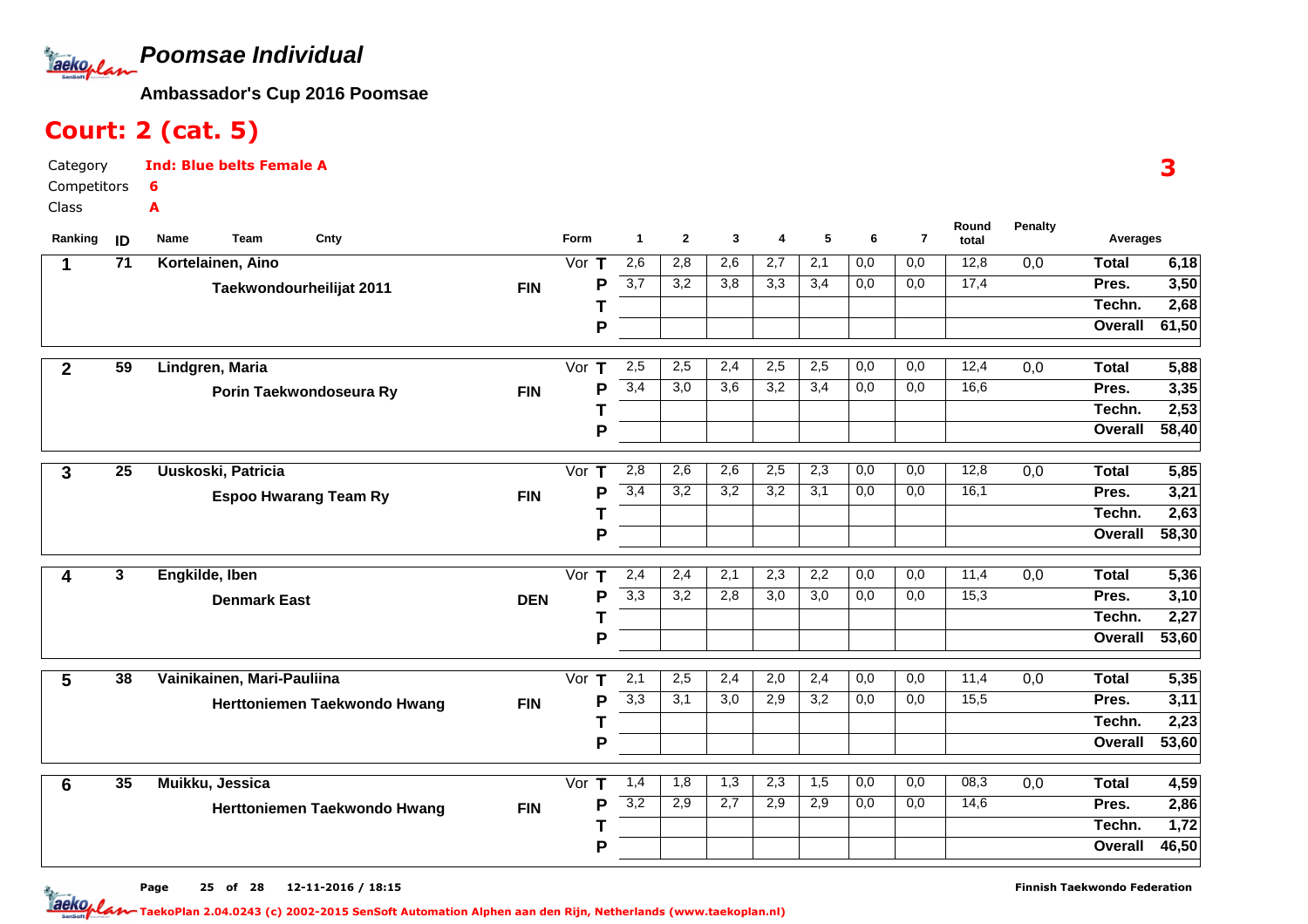**Poomsae Individual**Jackoplan

**Ambassador's Cup 2016 Poomsae**

## Court: 2 (cat. 9)

| Category      | <b>Ind: Kids yellow A</b> |
|---------------|---------------------------|
| Competitors 5 |                           |
| Class         | А                         |

| 47<br>Kahelin, Kaisa<br>2,4<br>2,6<br>2,2<br>0,0<br>0,0<br>12,0<br>Vor $T$<br>2,0<br>2,8<br>0,0                                          | 5,54<br>Total               |
|------------------------------------------------------------------------------------------------------------------------------------------|-----------------------------|
| 3,1<br>16,2<br>3,4<br>3,4<br>3,2<br>3,1<br>0,0<br>0,0<br>P<br><b>FIN</b><br>Lohjan Taekwondoseura Ry                                     | 3,20<br>Pres.               |
|                                                                                                                                          | 2,33<br>Techn.              |
| P                                                                                                                                        | 55,10<br>Overall            |
| $\overline{51}$<br>Ollila, Elvi<br>2,5<br>2,3<br>2,0<br>3,1<br>2,3<br>0,0<br>0,0<br>12,2<br>0,0<br>$\overline{2}$<br>Vor<br>$\mathbf{T}$ | 5,44<br><b>Total</b>        |
| 2,8<br>3,3<br>3,2<br>3,1<br>3,1<br>0,0<br>15,5<br>P<br>0,0                                                                               | 3,11<br>Pres.               |
| <b>FIN</b><br>Lohjan Taekwondoseura Ry                                                                                                   | 2,32<br>Techn.              |
| P                                                                                                                                        | 54,50<br>Overall            |
| 48<br>2,6<br>2,5<br>2,1<br>0,0<br>12,2<br>Vor $T$<br>2,8<br>2,2<br>0,0<br>0,0<br>3<br>Kangasmaa, Aino                                    | 5,39<br><b>Total</b>        |
| $\overline{3,0}$<br>15,6<br>3,2<br>3,1<br>0,0<br>3,3<br>3,0<br>0,0<br>P<br><b>FIN</b><br>Lohjan Taekwondoseura Ry                        | 3,06<br>Pres.               |
|                                                                                                                                          | $\overline{2,33}$<br>Techn. |
| P                                                                                                                                        | 54,10<br>Overall            |
| 2,1<br>0,0<br>0,0<br>42<br>Rytkönen, Ron<br>Vor $T$<br>1,8<br>1,6<br>1,8<br>1,9<br>09,2<br>0,0<br>4                                      | 4,94<br><b>Total</b>        |
| 2,8<br>2,9<br>3,1<br>3,1<br>3,0<br>0,0<br>14,9<br>P<br>0,0<br><b>FIN</b><br>Klaukkalan Tae Kwon Do Ry                                    | 3,03<br>Pres.               |
|                                                                                                                                          | 1,90<br>Techn.              |
| P                                                                                                                                        | 49,30<br>Overall            |
| 50<br>Ollila, Mauno<br>0,9<br>0,6<br>0,6<br>0,3<br>1,5<br>0,0<br>0,0<br>03,9<br>0,0<br>5<br>Vor $T$                                      | 3,40<br><b>Total</b>        |
| $\overline{2,7}$<br>2,3<br>2,7<br>13,1<br>P<br>2,7<br>2,7<br>0,0<br>0,0<br><b>FIN</b><br>Lohjan Taekwondoseura Ry                        | 2,69<br>Pres.               |
|                                                                                                                                          | 0,71<br>Techn.              |
| P                                                                                                                                        | 33,70<br>Overall            |

Page 26 of 28 12-11-2016 / 18:15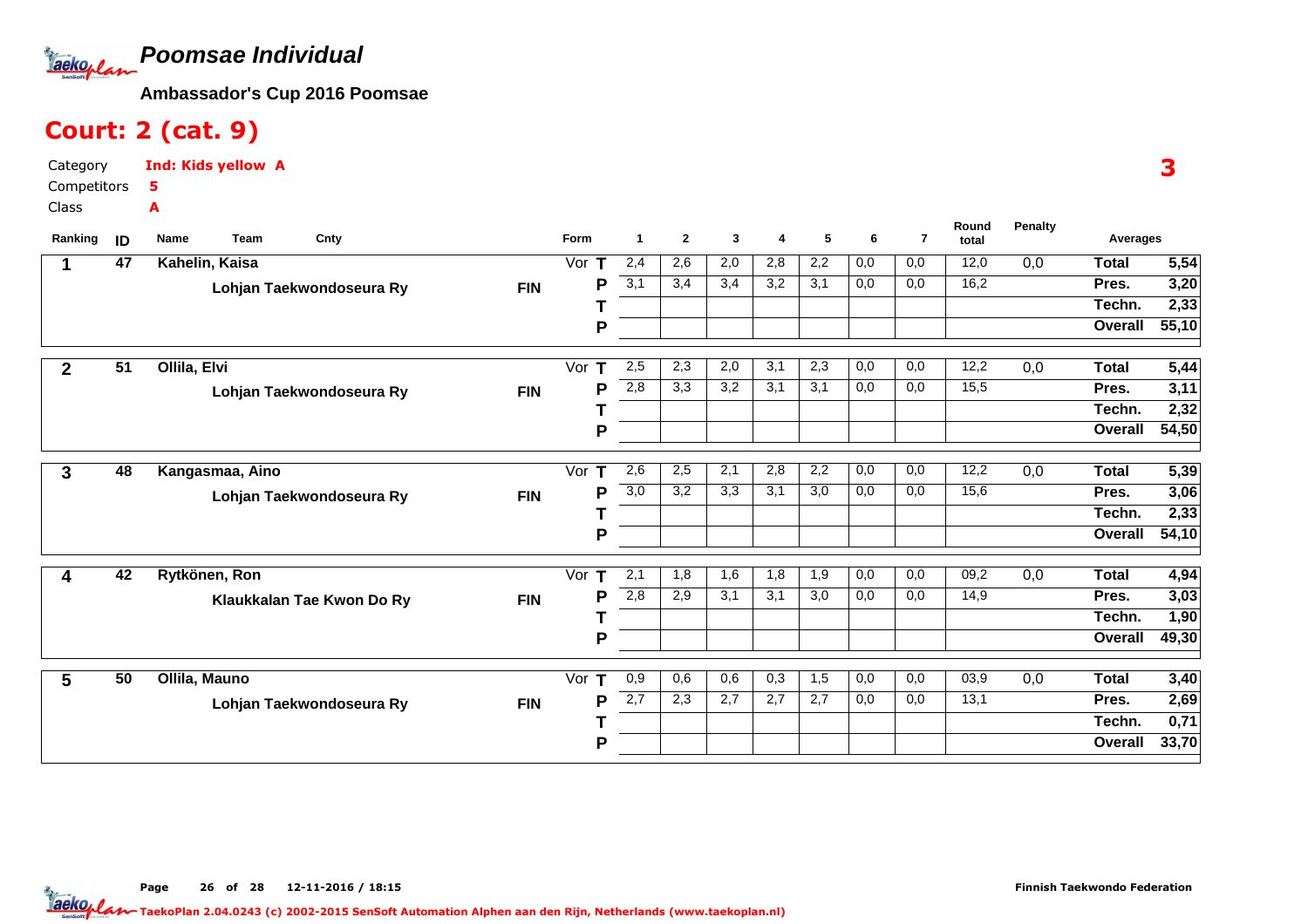**Poomsae Individual**Jackoplan

**Ambassador's Cup 2016 Poomsae**

## Court: 2 (cat. 10)

Category CompetitorsClassInd: Kids green A11A

| Ranking        | ID | Team<br>Cnty<br>Name           |            | Form               | $\blacktriangleleft$ | $\mathbf{2}$ | 3   | 4   | 5                | 6   | $\overline{7}$ | Round<br>total | <b>Penalty</b>   | Averages     |       |
|----------------|----|--------------------------------|------------|--------------------|----------------------|--------------|-----|-----|------------------|-----|----------------|----------------|------------------|--------------|-------|
| 1              | 76 | Vääränen, Lotta                |            | Vor $T$            | 2,9                  | 2,4          | 2,8 | 2,5 | 2,7              | 0,0 | 0,0            | 13,3           | 0,0              | <b>Total</b> | 6,18  |
|                |    | Tampereen Kumgang Taekwondo Ry | <b>FIN</b> | P                  | 3,5                  | 3,6          | 3,3 | 3,3 | $\overline{3,6}$ | 0,0 | 0,0            | 17,3           |                  | Pres.        | 3,50  |
|                |    |                                |            |                    |                      |              |     |     |                  |     |                |                |                  | Techn.       | 2,69  |
|                |    |                                |            | P                  |                      |              |     |     |                  |     |                |                |                  | Overall      | 61,70 |
| $\overline{2}$ | 66 | <b>Buuri, Bella</b>            |            | Vor<br>T           | 2,8                  | 2,4          | 2,5 | 2,6 | 2,8              | 0,0 | 0,0            | 13,1           | $\overline{0,0}$ | <b>Total</b> | 5,96  |
|                |    | Taekwondourheilijat 2011       | <b>FIN</b> | P                  | 3,4                  | 3,6          | 3,4 | 3,4 | 3,4              | 0,0 | 0,0            | 17,2           |                  | Pres.        | 3,40  |
|                |    |                                |            |                    |                      |              |     |     |                  |     |                |                |                  | Techn.       | 2,56  |
|                |    |                                |            | Р                  |                      |              |     |     |                  |     |                |                |                  | Overall      | 60,10 |
| 3              | 37 | Talvitie, Juho                 |            | Vor<br>$\mathbf T$ | 2,7                  | 2,5          | 2,5 | 2,6 | 2,6              | 0,0 | 0,0            | 12,9           | 0,0              | Total        | 5,92  |
|                |    | Herttoniemen Taekwondo Hwang   | <b>FIN</b> | Р                  | $\overline{3,2}$     | 3,6          | 3,4 | 3,4 | $\overline{3,5}$ | 0,0 | 0,0            | 17,1           |                  | Pres.        | 3,40  |
|                |    |                                |            |                    |                      |              |     |     |                  |     |                |                |                  | Techn.       | 2,52  |
|                |    |                                |            | P                  |                      |              |     |     |                  |     |                |                |                  | Overall      | 59,00 |
| 4              | 54 | Turunen, Enna                  |            | Vor<br>т           | 2,2                  | 2,4          | 2,6 | 2,4 | 2,4              | 0,0 | 0,0            | 12,0           | 0,0              | Total        | 5,75  |
|                |    | Lohjan Taekwondoseura Ry       | <b>FIN</b> | P                  | 3,1                  | 3,5          | 3,3 | 3,3 | 3,5              | 0,0 | 0,0            | 16,7           |                  | Pres.        | 3,33  |
|                |    |                                |            |                    |                      |              |     |     |                  |     |                |                |                  | Techn.       | 2,41  |
|                |    |                                |            | P                  |                      |              |     |     |                  |     |                |                |                  | Overall      | 57,20 |
| 5              | 44 | <b>Torppa, liris</b>           |            | Vor $T$            | 2,5                  | 2,6          | 2,5 | 2,4 | 2,2              | 0,0 | 0,0            | 12,2           | 0,0              | <b>Total</b> | 5,62  |
|                |    | Klaukkalan Tae Kwon Do Ry      | <b>FIN</b> | P                  | 3,4                  | 3,6          | 3,3 | 3,4 | 3,3              | 0,0 | 0,0            | 17,0           |                  | Pres.        | 3,33  |
|                |    |                                |            |                    |                      |              |     |     |                  |     |                |                |                  | Techn.       | 2,29  |
|                |    |                                |            | P                  |                      |              |     |     |                  |     |                |                |                  | Overall      | 56,10 |
| $6\phantom{1}$ | 9  | <b>Milling, Anders</b>         |            | Vor<br>т           | 2,2                  | 2,2          | 2,3 | 2,1 | 2,6              | 0,0 | 0,0            | 11,4           | 0,0              | <b>Total</b> | 5,56  |
|                |    | <b>Denmark East</b>            | <b>DEN</b> | P                  | $\overline{3,2}$     | 3,5          | 3,4 | 3,2 | $\overline{3,4}$ | 0,0 | 0,0            | 16,7           |                  | Pres.        | 3,31  |
|                |    |                                |            |                    |                      |              |     |     |                  |     |                |                |                  | Techn.       | 2,25  |
|                |    |                                |            | Р                  |                      |              |     |     |                  |     |                |                |                  | Overall      | 55,70 |
|                |    |                                |            |                    |                      |              |     |     |                  |     |                |                |                  |              |       |

3

Page 27 of 28 12-11-2016 / 18:15 27 of 28 12-11-2016/18:1

Finnish Taekwondo Federation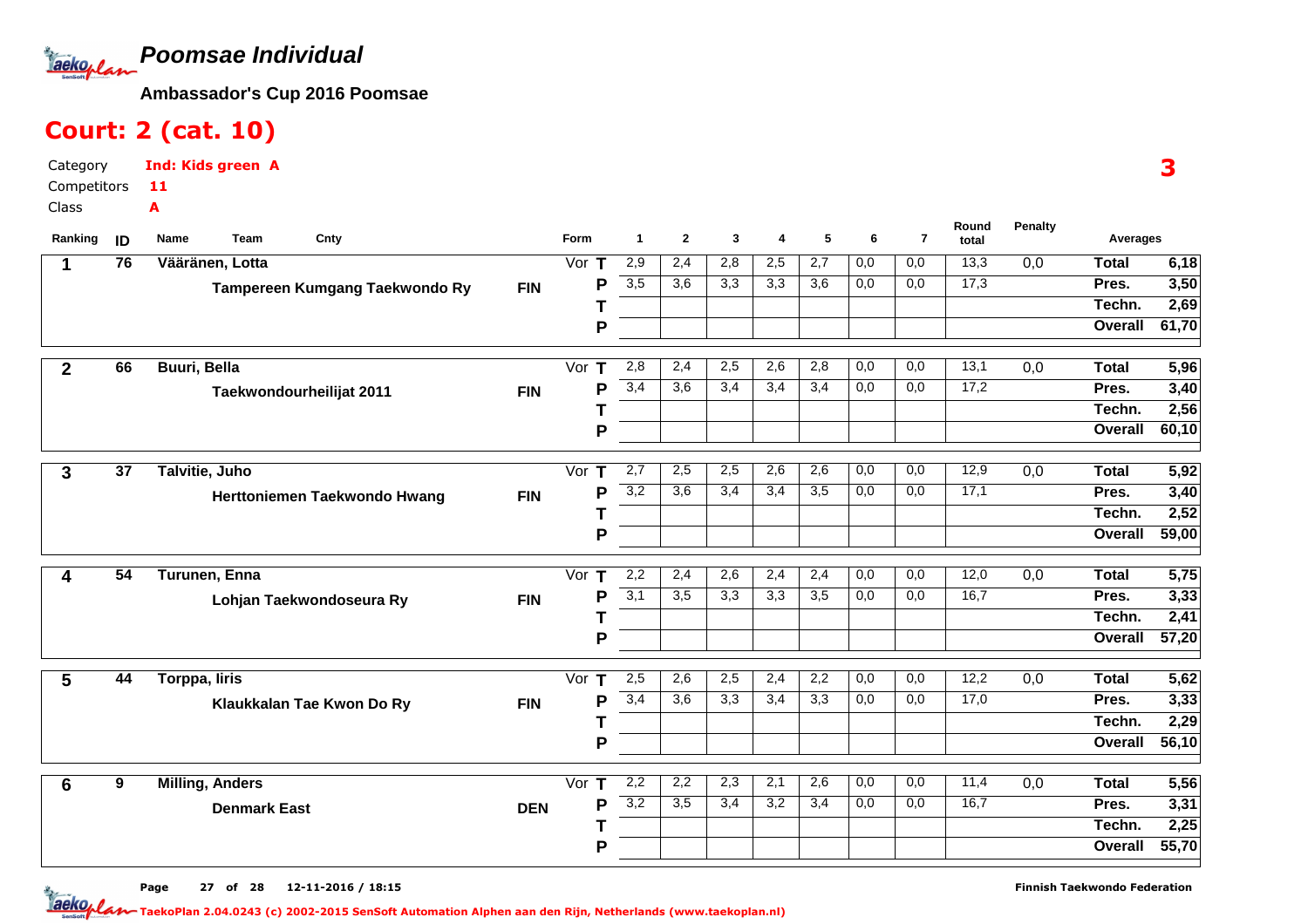**Poomsae Individual**Tackoplan

**Ambassador's Cup 2016 Poomsae**

## Court: 2 (cat. 10)

| Category     | <b>Ind: Kids green A</b> |
|--------------|--------------------------|
| Competitors  | -11                      |
| <b>Class</b> | А                        |

| Ranking        | ID              | Name<br><b>Team</b><br>Cnty |            | Form    | 1   | $\mathbf{2}$ | 3                | 4   | 5   | 6   | $\overline{7}$ | Round<br>total | <b>Penalty</b> | Averages     |                   |
|----------------|-----------------|-----------------------------|------------|---------|-----|--------------|------------------|-----|-----|-----|----------------|----------------|----------------|--------------|-------------------|
| $\overline{7}$ | 61              | Riuttala, Helmi             |            | Vor $T$ | 2,4 | 2,2          | 2,0              | 2,1 | 2,2 | 0,0 | 0,0            | 10,9           | 0,0            | <b>Total</b> | $\overline{5,46}$ |
|                |                 | Porin Taekwondoseura Ry     | <b>FIN</b> | P       | 3,2 | 3,3          | 3,3              | 3,3 | 3,2 | 0,0 | 0,0            | 16,3           |                | Pres.        | 3,27              |
|                |                 |                             |            |         |     |              |                  |     |     |     |                |                |                | Techn.       | 2,19              |
|                |                 |                             |            | P       |     |              |                  |     |     |     |                |                |                | Overall      | 54,50             |
| 8              | 67              | Hentunen, Victoria          |            | Vor $T$ | 2,2 | 1,8          | 1,8              | 2,1 | 2,0 | 0,0 | 0,0            | 09,9           | 0,0            | <b>Total</b> | 5,27              |
|                |                 | Taekwondourheilijat 2011    | <b>FIN</b> | P       | 3,3 | 3,0          | 3,3              | 3,2 | 3,2 | 0,0 | 0,0            | 16,0           |                | Pres.        | 3,25              |
|                |                 |                             |            |         |     |              |                  |     |     |     |                |                |                | Techn.       | 2,02              |
|                |                 |                             |            | P       |     |              |                  |     |     |     |                |                |                | Overall      | 52,40             |
| 9              | $\overline{33}$ | Susiluoto, Otto             |            | Vor $T$ | 2,3 | 2,3          | 2,5              | 2,2 | 2,4 | 0,0 | 0,0            | 11,7           | 0,0            | <b>Total</b> | 5,21              |
|                |                 | Helsingin Taekwondoseura Ry | <b>FIN</b> | P       | 3,2 | 3,5          | 3,4              | 3,2 | 3,3 | 0,0 | 0,0            | 16,6           |                | Pres.        | 3,19              |
|                |                 |                             |            |         |     |              |                  |     |     |     |                |                |                | Techn.       | 2,03              |
|                |                 |                             |            | P       |     |              |                  |     |     |     |                |                |                | Overall      | 52,50             |
| 10             | 30              | Pöyhönen, Felipe            |            | Vor T   | 2,2 | 1,3          | $\overline{2,1}$ | 2,1 | 2,0 | 0,0 | 0,0            | 09,7           | 0,0            | <b>Total</b> | 4,99              |
|                |                 | Helsingin Taekwondoseura Ry | <b>FIN</b> | P       | 3,2 | 3,1          | 3,2              | 3,2 | 3,1 | 0,0 | 0,0            | 15,8           |                | Pres.        | 3,13              |
|                |                 |                             |            |         |     |              |                  |     |     |     |                |                |                | Techn.       | 1,85              |
|                |                 |                             |            | P       |     |              |                  |     |     |     |                |                |                | Overall      | 48,80             |
| 11             | 39              | Vähätiitto, Vanessa         |            | Vor $T$ | 1,5 | 1,1          | 0,6              | 1,3 | 1,1 | 0,0 | 0,0            | 05,6           | 0,0            | <b>Total</b> | 3,98              |
|                |                 | Keravan Taekwondoseura Ry   | <b>FIN</b> | P       | 2,9 | 2,9          | 2,7              | 2,7 | 2,8 | 0,0 | 0,0            | 14,0           |                | Pres.        | 2,81              |
|                |                 |                             |            |         |     |              |                  |     |     |     |                |                |                | Techn.       | 1,17              |
|                |                 |                             |            | P       |     |              |                  |     |     |     |                |                |                | Overall      | 39,90             |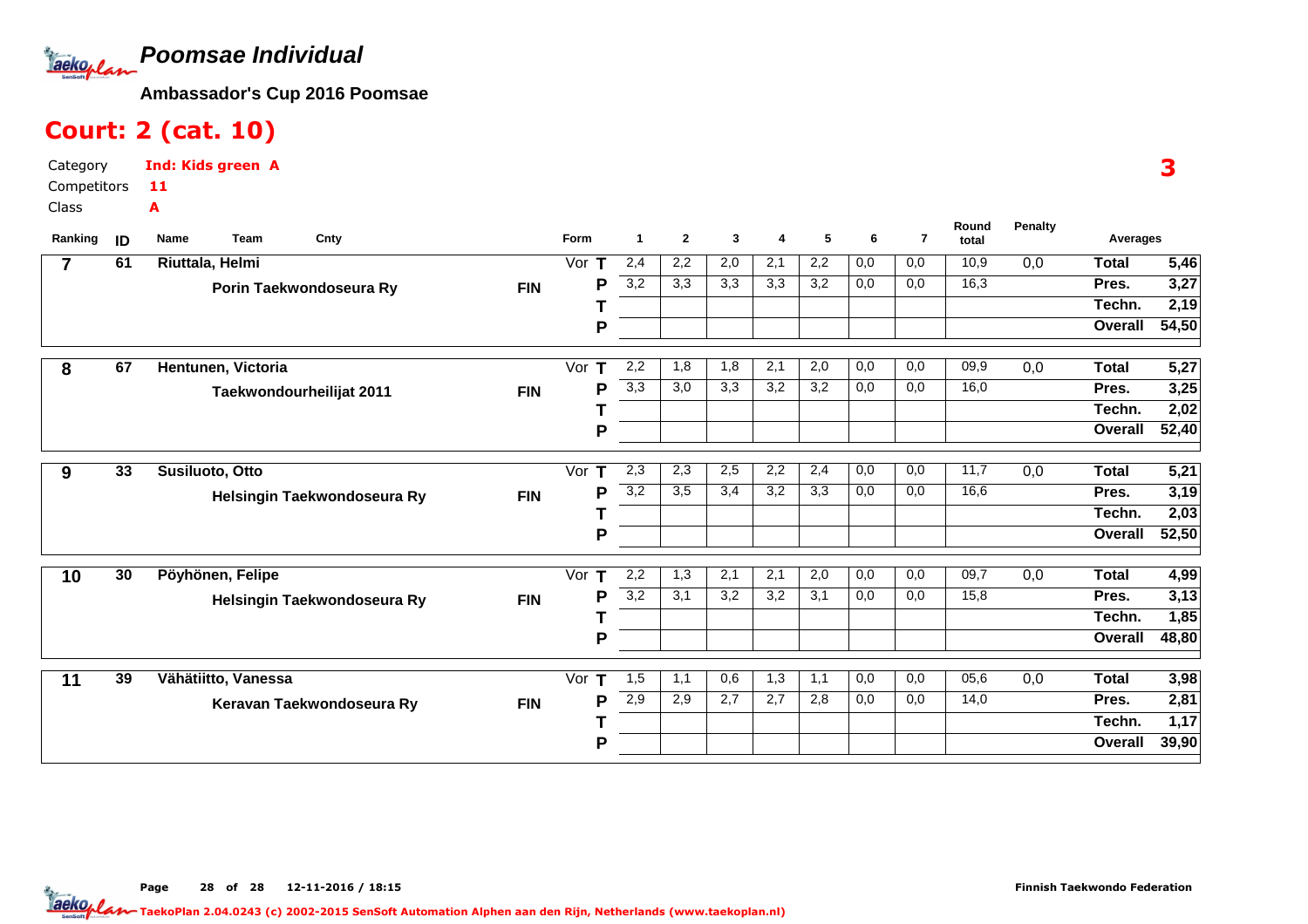

## Court: 1 (cat. 8)

A

| Category    | <b>Free Ind: Freestyle ind. Male A</b> |
|-------------|----------------------------------------|
| Competitors |                                        |

Class

| Ranking | ID | Name           | Team                | Cnty                            |            | Form |     | $\mathbf{2}$ | 3   | 4   | 5   | 6   |     | Round<br>total | Penalty | Averages |       |
|---------|----|----------------|---------------------|---------------------------------|------------|------|-----|--------------|-----|-----|-----|-----|-----|----------------|---------|----------|-------|
|         | 68 |                | Kamphuis, Christian |                                 |            | Vor  | 3,3 | 3,8          | 2,5 | 3,9 | 3,1 | 0,0 | 0,0 | 16,6           | 0,0     | Total    | 5,73  |
|         |    |                |                     | Taekwondourheilijat 2011        | <b>FIN</b> | P    | 2,6 | 2,2          | 3,0 | 2,2 | 2,2 | 0,0 | 0,0 | 12,2           |         | Pres.    | 2,33  |
|         |    |                |                     |                                 |            |      |     |              |     |     |     |     |     |                |         | Techn.   | 3,40  |
|         |    |                |                     |                                 |            | D    |     |              |     |     |     |     |     |                |         | Overall  | 28,80 |
|         |    |                |                     |                                 |            |      |     |              |     |     |     |     |     |                |         |          |       |
|         |    | Safarov, Aidin |                     |                                 |            | Vor  | 1,5 | 2,8          | 2,0 | 2,1 | 2,5 | 0,0 | 0,0 | 10,9           | 0,0     | Total    | 4,23  |
|         |    |                |                     | <b>Azerbaijan National Team</b> | <b>AZE</b> | P    | 2,1 | 2,1          | 2,5 | 1,7 | 1,9 | 0,0 | 0,0 | 10,3           |         | Pres.    | 2,03  |
|         |    |                |                     |                                 |            |      |     |              |     |     |     |     |     |                |         | Techn.   | 2,20  |
|         |    |                |                     |                                 |            | D    |     |              |     |     |     |     |     |                |         | Overall  | 21,20 |
|         |    |                |                     |                                 |            |      |     |              |     |     |     |     |     |                |         |          |       |

3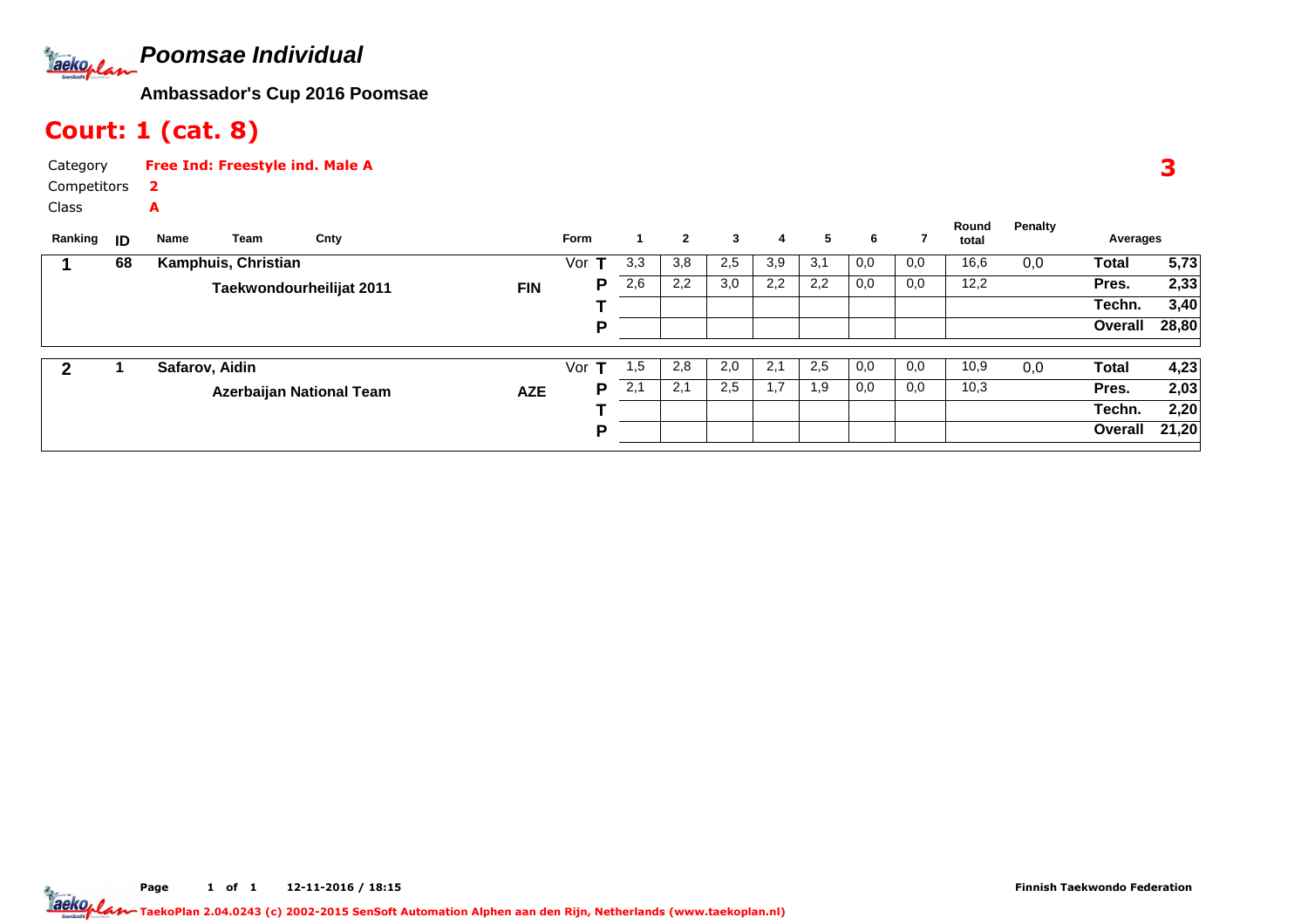

# Court: 1 (cat. 5)

A

CategoryPair: Pair under 30 A

| <b>Ranking Name</b> |                                    | Team | Cnty       | Form |     | $\mathbf{2}$ | 3   | 4   | 5   | 6   |     | Total<br>round | Penalty | <b>Total points</b> |       |
|---------------------|------------------------------------|------|------------|------|-----|--------------|-----|-----|-----|-----|-----|----------------|---------|---------------------|-------|
| 1                   | Taekwondourheilijat 2011           |      | <b>FIN</b> | Vor  | 3,0 | 3,0          | 2,8 | 2,9 | 3,0 | 0,0 | 0,0 | 14,7           | 0,0     | Total               | 6,80  |
|                     | Kamphuis, Christian / Labart, Essi |      |            | P    | 3,7 | 4,0          | 3,9 | 3,9 | 3,8 | 0,0 | 0,0 | 19,3           |         | Pres.               | 3,87  |
|                     |                                    |      |            |      |     |              |     |     |     |     |     |                |         | Techn.              | 2,93  |
|                     |                                    |      |            | P    |     |              |     |     |     |     |     |                |         | Overall             | 67,50 |
| $\overline{2}$      | Azerbaijan National Team           |      | <b>AZE</b> | Vor  | 2.1 | 2,5          | 2,6 | 2,0 | 2,3 | 0,0 | 0,0 | 11,5           | 0,0     | <b>Total</b>        | 5,42  |
|                     | Sapharova, Giunai / Safarov, Aidin |      |            | P    | 3,4 | 3,6          | 3,6 | 3,4 | 3,4 | 0,0 | 0,0 | 17,4           |         | Pres.               | 3,37  |
|                     |                                    |      |            |      |     |              |     |     |     |     |     |                |         | Techn.              | 2,05  |
|                     |                                    |      |            | P    |     |              |     |     |     |     |     |                |         | Overall             | 54,40 |

3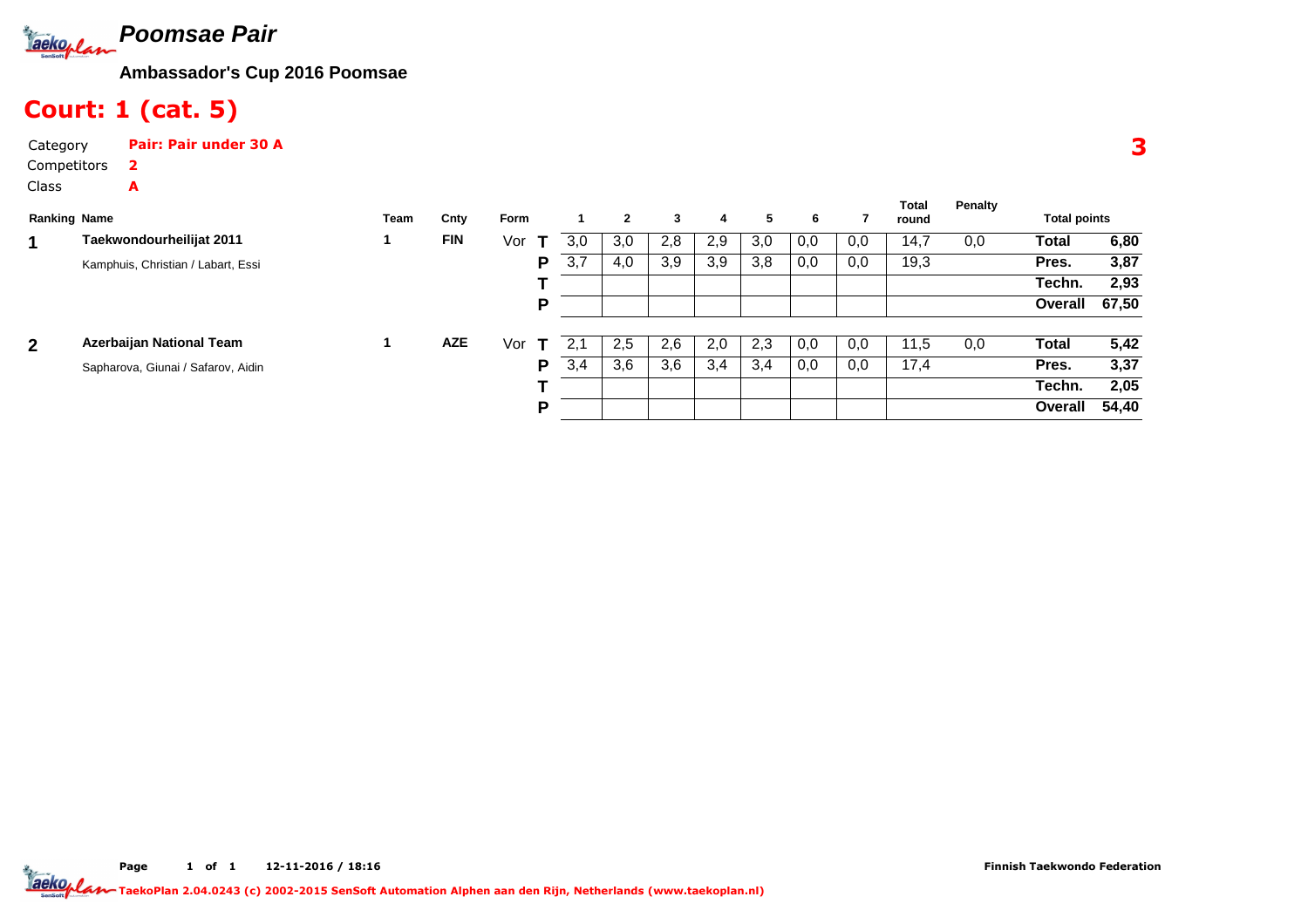

# Court: 2 (cat. 1)

A

CategoryPair: Pair high belts A

|                | <b>Ranking Name</b>                    | Team         | Cnty       | Form     |     |     | $\mathbf{2}$ | $\mathbf{3}$ | 4   | 5   | 6   |     | <b>Total</b><br>round | <b>Penalty</b> | <b>Total points</b> |       |
|----------------|----------------------------------------|--------------|------------|----------|-----|-----|--------------|--------------|-----|-----|-----|-----|-----------------------|----------------|---------------------|-------|
| 1              | <b>Denmark East</b>                    | 1            | <b>DEN</b> | Vor<br>т | 2,6 | 2,1 |              | 3,5          | 2,5 | 2,6 | 0,0 | 0,0 | 13,3                  | 0,0            | Total               | 5,79  |
|                | Konarski, Marcus / Ingholt, Frederikke |              |            | Р        | 3,4 | 3,5 |              | 3,1          | 3,4 | 3,7 | 0,0 | 0,0 | 17,1                  |                | Pres.               | 3,35  |
|                |                                        |              |            |          |     |     |              |              |     |     |     |     |                       |                | Techn.              | 2,43  |
|                |                                        |              |            | Ρ        |     |     |              |              |     |     |     |     |                       |                | Overall             | 58,90 |
| $\overline{2}$ | <b>Denmark East</b>                    | $\mathbf{2}$ | <b>DEN</b> | Vor<br>т | 2.7 | 2,3 |              | 2,6          | 1,9 | 2,4 | 0,0 | 0,0 | 11,9                  | 0,0            | <b>Total</b>        | 5,55  |
|                | Engkilde, Iben / Ploug, Rikke          |              |            | Р        | 3,3 | 3,6 |              | 2,8          | 3,0 | 3,2 | 0,0 | 0,0 | 15,9                  |                | Pres.               | 3,13  |
|                |                                        |              |            |          |     |     |              |              |     |     |     |     |                       |                | Techn.              | 2,41  |
|                |                                        |              |            | P        |     |     |              |              |     |     |     |     |                       |                | Overall             | 55,80 |
| $\mathbf{3}$   | <b>Espoo Hwarang Team Ry</b>           | 1.           | <b>FIN</b> | Vor<br>т | 2,4 | 2,3 |              | 2,5          | 2,1 | 2,2 | 0,0 | 0,0 | 11,5                  | 0,0            | <b>Total</b>        | 5,35  |
|                | Lehti, Leo / Uuskoski, Patricia        |              |            | Р        | 3,0 | 3,4 |              | 2,7          | 2,9 | 3,2 | 0,0 | 0,0 | 15,2                  |                | Pres.               | 3,05  |
|                |                                        |              |            |          |     |     |              |              |     |     |     |     |                       |                | Techn.              | 2,30  |
|                |                                        |              |            | Р        |     |     |              |              |     |     |     |     |                       |                | Overall             | 54,10 |

Page 2 of 4 12-11-2016 / 18:16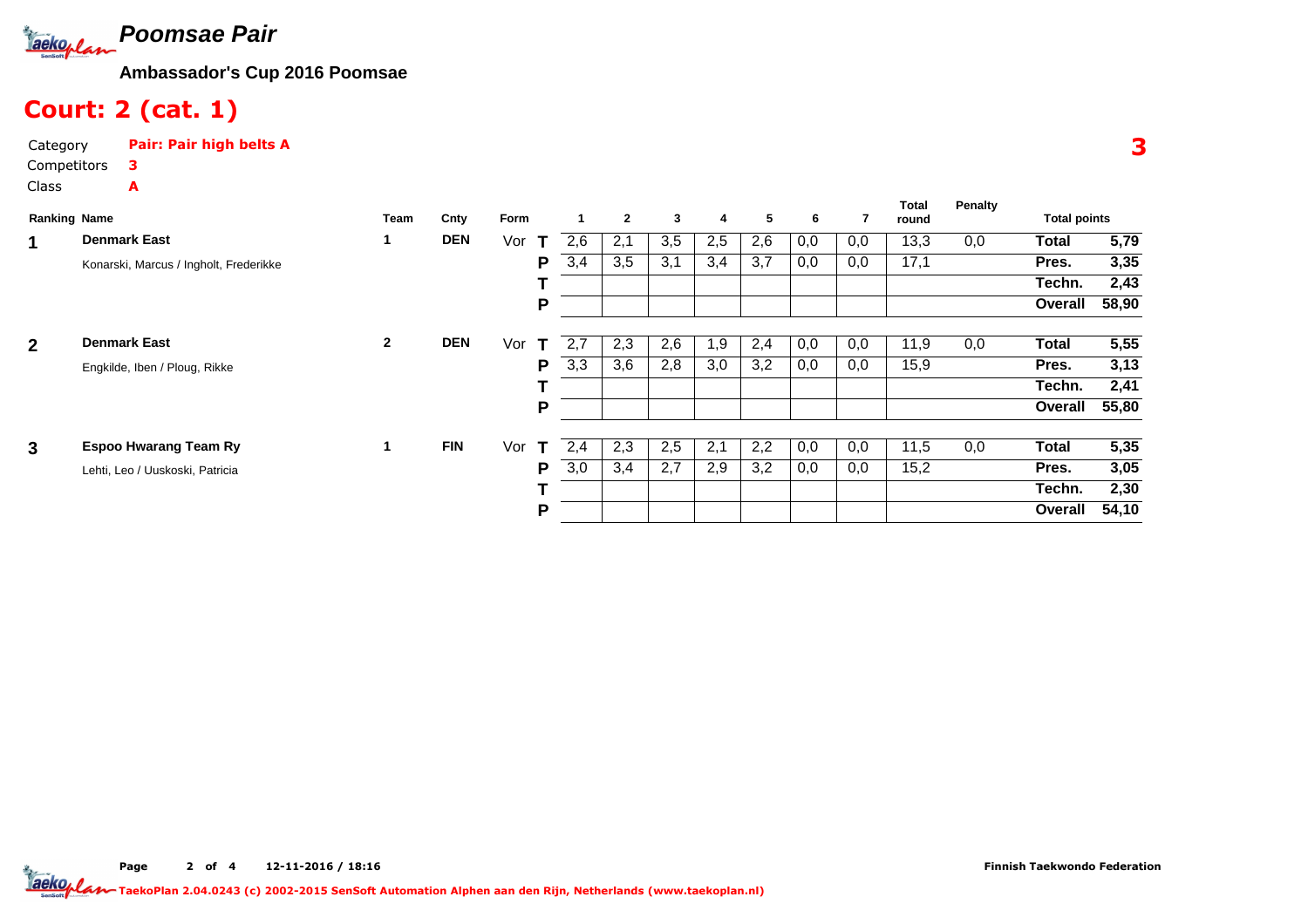

# Court: 2 (cat. 6)

A

CategoryPair: Pair low belts A

| <b>Ranking Name</b>     |                                       | Team         | Cnty       | Form               |     | $\mathbf{2}$ | 3   | 4   | 5   | 6   | 7   | Total<br>round | <b>Penalty</b> | <b>Total points</b> |       |
|-------------------------|---------------------------------------|--------------|------------|--------------------|-----|--------------|-----|-----|-----|-----|-----|----------------|----------------|---------------------|-------|
| 1                       | <b>Denmark East</b>                   |              | <b>DEN</b> | Vor<br>Т           | 2,5 | 2,5          | 2,8 | 2,6 | 3,1 | 0,0 | 0,0 | 13,5           | 0,0            | <b>Total</b>        | 6,02  |
|                         | Kjeldsen, Emma / Milling, Anders      |              |            | Р                  | 3,2 | 3,5          | 3,4 | 3,7 | 3,5 | 0,0 | 0,0 | 17,3           |                | Pres.               | 3,42  |
|                         |                                       |              |            |                    |     |              |     |     |     |     |     |                |                | Techn.              | 2,60  |
|                         |                                       |              |            | P                  |     |              |     |     |     |     |     |                |                | Overall             | 60,40 |
| $\overline{2}$          | <b>Denmark East</b>                   | $\mathbf{2}$ | <b>DEN</b> | Vor<br>Т           | 2,7 | 2,6          | 2,7 | 2,4 | 2,9 | 0,0 | 0,0 | 13,3           | 0,0            | Total               | 5,85  |
|                         | Rasmussen, Carolina / Ladewig, Sophia |              |            | Р                  | 3,3 | 3,3          | 3,2 | 3,3 | 3,5 | 0,0 | 0,0 | 16,6           |                | Pres.               | 3,30  |
|                         |                                       |              |            |                    |     |              |     |     |     |     |     |                |                | Techn.              | 2,55  |
|                         |                                       |              |            | Ρ                  |     |              |     |     |     |     |     |                |                | Overall             | 58,40 |
| 3                       | Taekwondourheilijat 2011              | 1            | <b>FIN</b> | Vor<br>т           | 2,9 | 2,5          | 2,7 | 2,0 | 2,0 | 0,0 | 0,0 | 12,1           | 0,0            | <b>Total</b>        | 5,61  |
|                         | Hentunen, Victoria / Buuri, Bella     |              |            | Р                  | 3,3 | 3,4          | 3,2 | 3,3 | 3,4 | 0,0 | 0,0 | 16,6           |                | Pres.               | 3,30  |
|                         |                                       |              |            |                    |     |              |     |     |     |     |     |                |                | Techn.              | 2,31  |
|                         |                                       |              |            | P                  |     |              |     |     |     |     |     |                |                | <b>Overall</b>      | 56,40 |
| $\overline{\mathbf{4}}$ | Helsingin Taekwondoseura Ry           | $\mathbf{1}$ | <b>FIN</b> | Vor<br>$\mathbf T$ | 2,2 | 1,8          | 2,2 | 1,5 | 1,8 | 0,0 | 0,0 | 09,5           | 0,0            | <b>Total</b>        | 4,98  |
|                         | Susiluoto, Otto / Pöyhönen, Felipe    |              |            | Р                  | 3,0 | 3,3          | 3.0 | 3,1 | 3,4 | 0,0 | 0,0 | 15,8           |                | Pres.               | 3,11  |
|                         |                                       |              |            |                    |     |              |     |     |     |     |     |                |                | Techn.              | 1,87  |
|                         |                                       |              |            | Р                  |     |              |     |     |     |     |     |                |                | Overall             | 49,90 |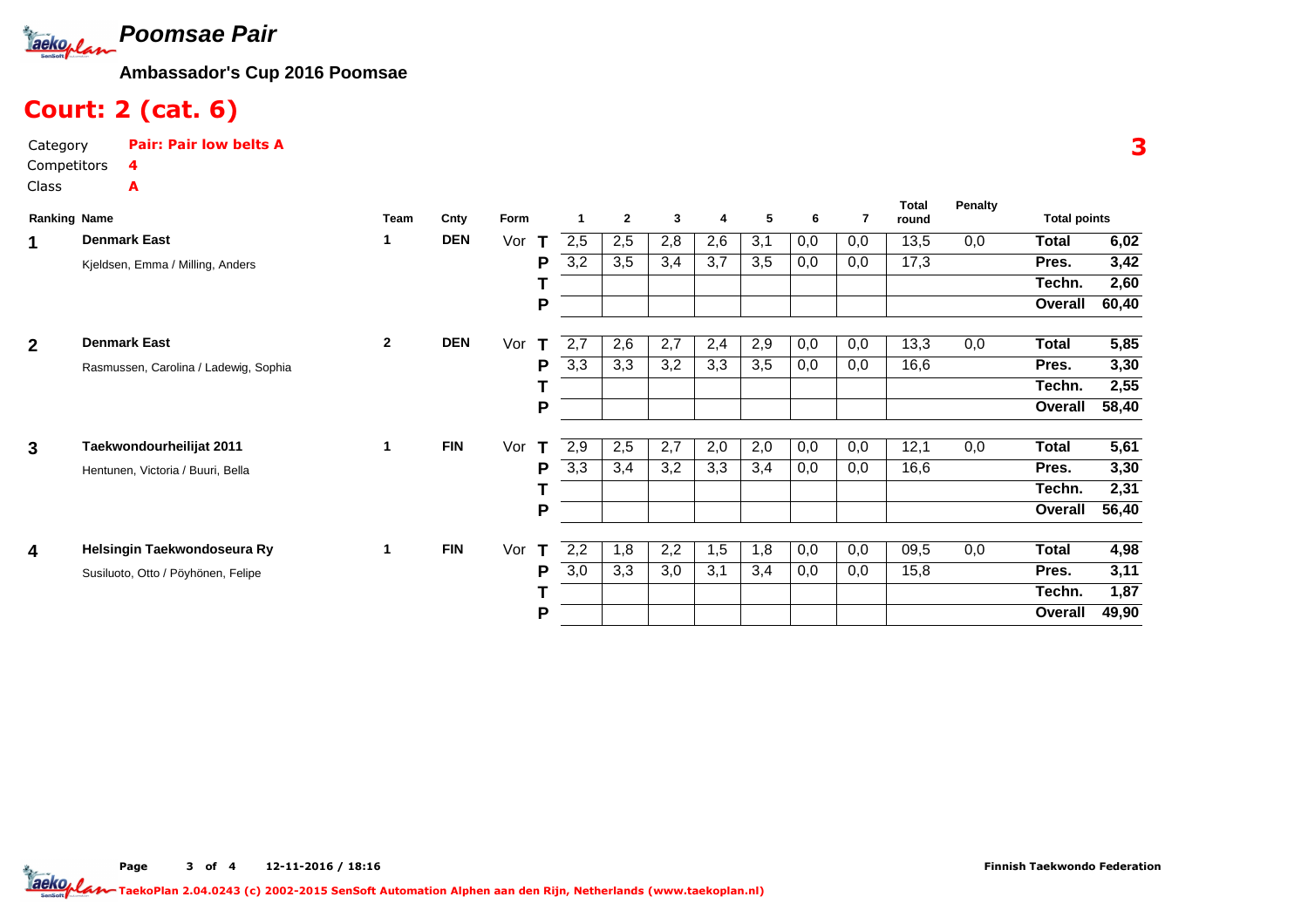

# Court: 2 (cat. 8)

CategoryPair: Pair kids A

A

| <b>Ranking Name</b> |                                               | Team         | Cnty       | Form     | 1                | $\mathbf{2}$     | 3                | 4   | 5                | 6   | $\overline{7}$ | <b>Total</b><br>round | Penalty | <b>Total points</b> |       |
|---------------------|-----------------------------------------------|--------------|------------|----------|------------------|------------------|------------------|-----|------------------|-----|----------------|-----------------------|---------|---------------------|-------|
| 1                   | <b>EHT, TU2011</b>                            | 1            | <b>FIN</b> | Vor<br>т | 2,6              | 2,8              | 2,4              | 2,5 | 2,4              | 0,0 | 0,0            | 12,7                  | 0,0     | <b>Total</b>        | 5,94  |
|                     | Knutsson, Mia / Quinones, Sara                |              |            | P        | $\overline{3,7}$ | 3,4              | 3,3              | 3,4 | 3,4              | 0,0 | 0,0            | 17,2                  |         | Pres.               | 3,40  |
|                     |                                               |              |            |          |                  |                  |                  |     |                  |     |                |                       |         | Techn.              | 2,53  |
|                     |                                               |              |            | P        |                  |                  |                  |     |                  |     |                |                       |         | Overall             | 59,80 |
| $\mathbf{2}$        | Taekwondo Nurmijärvi                          | $\mathbf{1}$ | <b>FIN</b> | Vor<br>т | 2,7              | 2,9              | 2,3              | 2,3 | 2,2              | 0,0 | 0,0            | 12,4                  | 0,0     | <b>Total</b>        | 5,84  |
|                     | Suorela, Iisa / Nieminen, Vilma               |              |            | P        | $\overline{3,7}$ | $\overline{3,5}$ | $\overline{3,3}$ | 3,4 | 3,3              | 0,0 | 0,0            | 17,2                  |         | Pres.               | 3,36  |
|                     |                                               |              |            |          |                  |                  |                  |     |                  |     |                |                       |         | Techn.              | 2,48  |
|                     |                                               |              |            | P        |                  |                  |                  |     |                  |     |                |                       |         | Overall             | 58,90 |
| 3                   | <b>Denmark East</b>                           | $\mathbf{1}$ | <b>DEN</b> | Vor<br>т | 2,7              | 2,5              | 2,3              | 2,6 | 2,2              | 0,0 | 0,0            | 12,3                  | 0,0     | <b>Total</b>        | 5,79  |
|                     | Milling, Anders / Tinggaard Byrgesen, Bastian |              |            | P        | $\overline{3,6}$ | 3,4              | 3,3              | 3,5 | $\overline{3,2}$ | 0,0 | 0,0            | 17,0                  |         | Pres.               | 3,38  |
|                     |                                               |              |            |          |                  |                  |                  |     |                  |     |                |                       |         | Techn.              | 2,40  |
|                     |                                               |              |            | P        |                  |                  |                  |     |                  |     |                |                       |         | Overall             | 57,90 |
| 4                   | Taekwondourheilijat 2011                      | $\mathbf{2}$ | <b>FIN</b> | Vor<br>Т | 2,2              | 3,0              | 1,9              | 2,5 | 2,4              | 0,0 | 0,0            | 12,0                  | 0,0     | <b>Total</b>        | 5,62  |
|                     | Sarala, Sofia / Kortelainen, Aino             |              |            | P        | 3,1              | $\overline{3,5}$ | $\overline{3,2}$ | 3,4 | 3,3              | 0,0 | 0,0            | 16,5                  |         | Pres.               | 3,29  |
|                     |                                               |              |            | т        |                  |                  |                  |     |                  |     |                |                       |         | Techn.              | 2,33  |
|                     |                                               |              |            | P        |                  |                  |                  |     |                  |     |                |                       |         | Overall             | 56,60 |
| 5                   | Taekwondourheilijat 2011                      | $\mathbf{1}$ | <b>FIN</b> | Vor<br>т | $\overline{2,6}$ | 2,4              | 2,0              | 2,3 | $\overline{2,2}$ | 0,0 | 0,0            | 11,5                  | 0,0     | <b>Total</b>        | 5,50  |
|                     | Hentunen, Victoria / Buuri, Bella             |              |            | P        | 3,3              | $\overline{3,2}$ | 3,1              | 3,4 | 3,2              | 0,0 | 0,0            | 16,2                  |         | Pres.               | 3,25  |
|                     |                                               |              |            | т        |                  |                  |                  |     |                  |     |                |                       |         | Techn.              | 2,25  |
|                     |                                               |              |            | P        |                  |                  |                  |     |                  |     |                |                       |         | Overall             | 55,00 |
| 6                   | Helsingin Taekwondoseura Ry                   | 1            | <b>FIN</b> | Vor<br>т | 2,1              | 2,5              | 1,5              | 2,5 | 2,4              | 0,0 | 0,0            | 11,0                  | 0,0     | <b>Total</b>        | 5,13  |
|                     | Susiluoto, Otto / Pöyhönen, Felipe            |              |            | P        | 2,9              | 3,3              | $\overline{3,0}$ | 3,3 | 3,1              | 0,0 | 0,0            | 15,6                  |         | Pres.               | 3,10  |
|                     |                                               |              |            | Т        |                  |                  |                  |     |                  |     |                |                       |         | Techn.              | 2,03  |
|                     |                                               |              |            | P        |                  |                  |                  |     |                  |     |                |                       |         | Overall             | 50,50 |

Page 4 of 4 12-11-2016 / 18:16